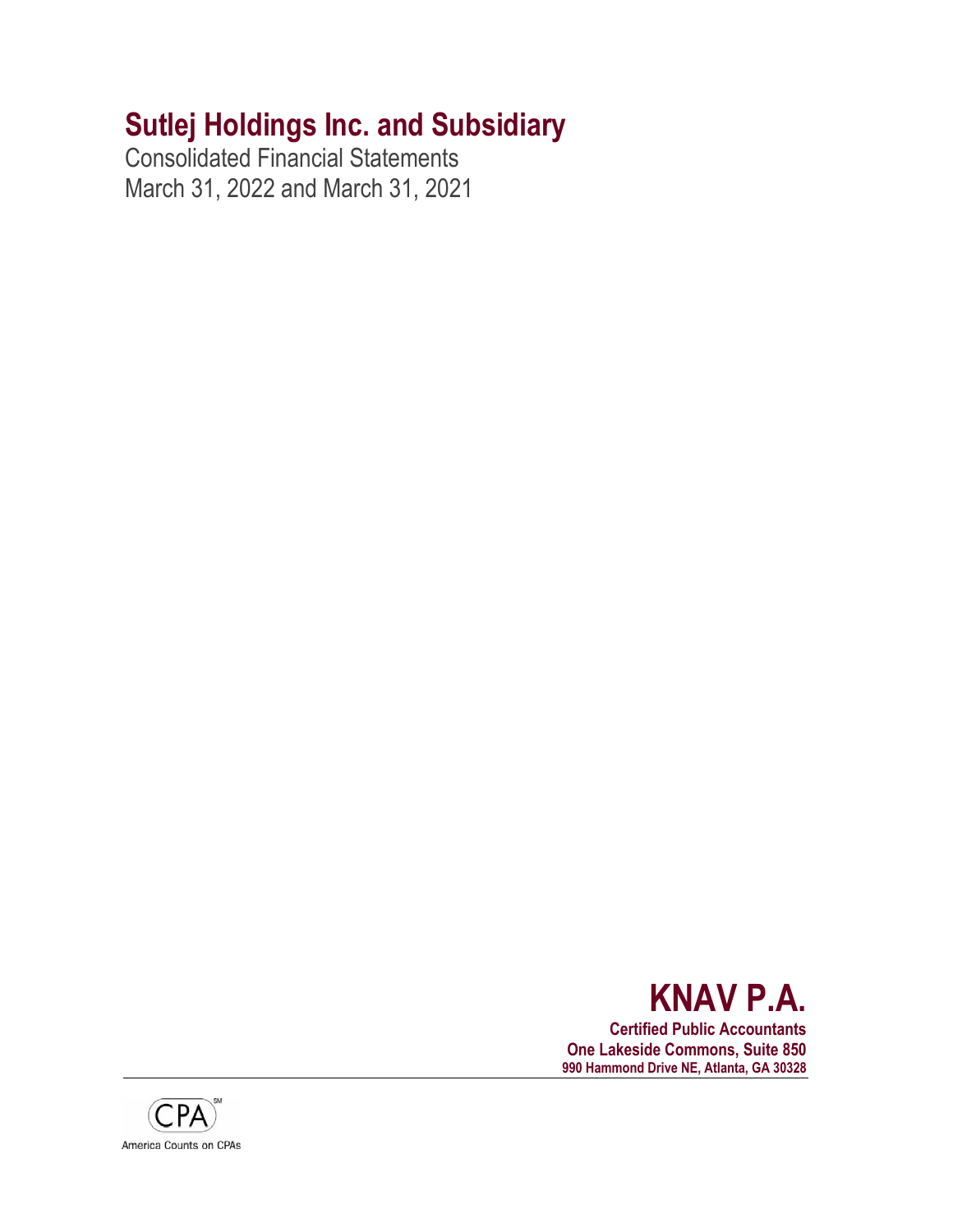# **Table of Contents**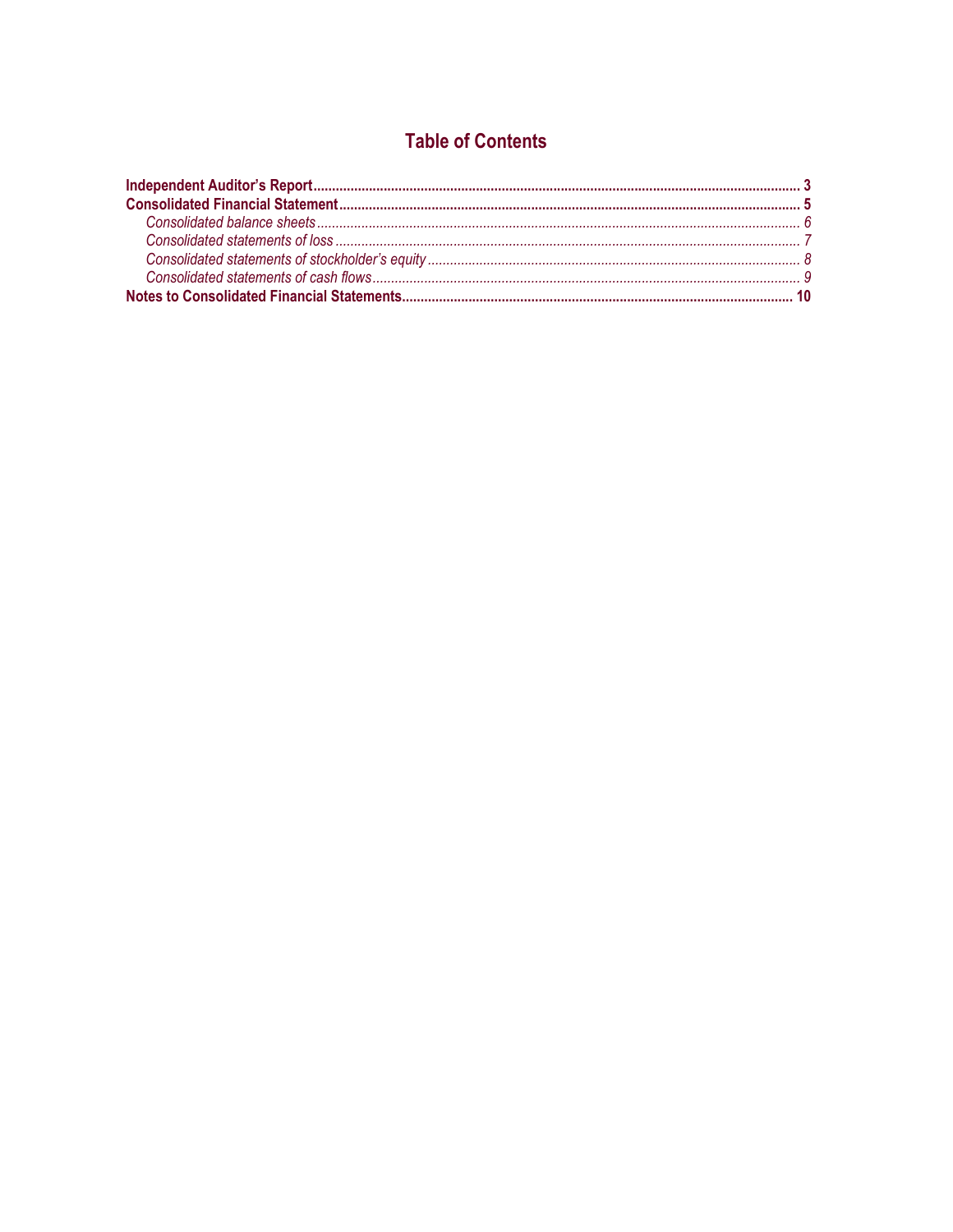

# **Independent Auditor's Report**

Board of Directors Sutlej Holdings Inc. and Subsidiary

# Opinion

We have audited the accompanying consolidated financial statements of Sutlej Holdings Inc. and Subsidiary ("the Company"), which comprise the consolidated balance sheets as of March 31, 2022, and March 31, 2021, and the related consolidated statements of loss, stockholder's equity, and cash flows for the years then ended, and the related notes to the consolidated financial statements.

In our opinion, the consolidated financial statements referred to above present fairly, in all material respects, the financial position of the Company as of March 31, 2022, and March 31, 2021, and the results of its operations and its cash flows for the years then ended in accordance with accounting principles generally accepted in the United States of America.

# Basis for opinion

We conducted our audits in accordance with auditing standards generally accepted in the United States of America. Our responsibilities under those standards are further described in the 'Auditor's responsibilities for the audit of the consolidated financial statements' section of our report. We are required to be independent of the Company and to meet our other ethical responsibilities in accordance with the relevant ethical requirements relating to our audits. We believe that the audit evidence we have obtained is sufficient and appropriate to provide a basis for our audit opinion.

# Responsibilities of management for the consolidated financial statements

Management is responsible for the preparation and fair presentation of the consolidated financial statements in accordance with accounting principles generally accepted in the United States of America, and for the design, implementation, and maintenance of internal control relevant to the preparation and fair presentation of consolidated financial statements that are free from material misstatement, whether due to fraud or error.

In preparing the consolidated financial statements, management is required to evaluate whether there are conditions or events, considered in the aggregate, that raise substantial doubt about Company's ability to continue as a going concern within one year after the date that the consolidated financial statements are available to be issued.

# Auditor's responsibilities for the audit of the consolidated financial statements

Our objectives are to obtain reasonable assurance about whether the consolidated financial statements as a whole are free from material misstatement, whether due to fraud or error, and to issue an auditor's report that includes our opinion. Reasonable assurance is a high level of assurance but is not absolute assurance and therefore is not a guarantee that an audit conducted in accordance with generally accepted auditing standards will always detect a material misstatement when it exists. The risk of not detecting a material misstatement resulting from fraud is higher than for one resulting from error, as fraud may involve collusion, forgery, intentional omissions, misrepresentations, or the override of internal control. Misstatements, including omissions, are considered material if there is a substantial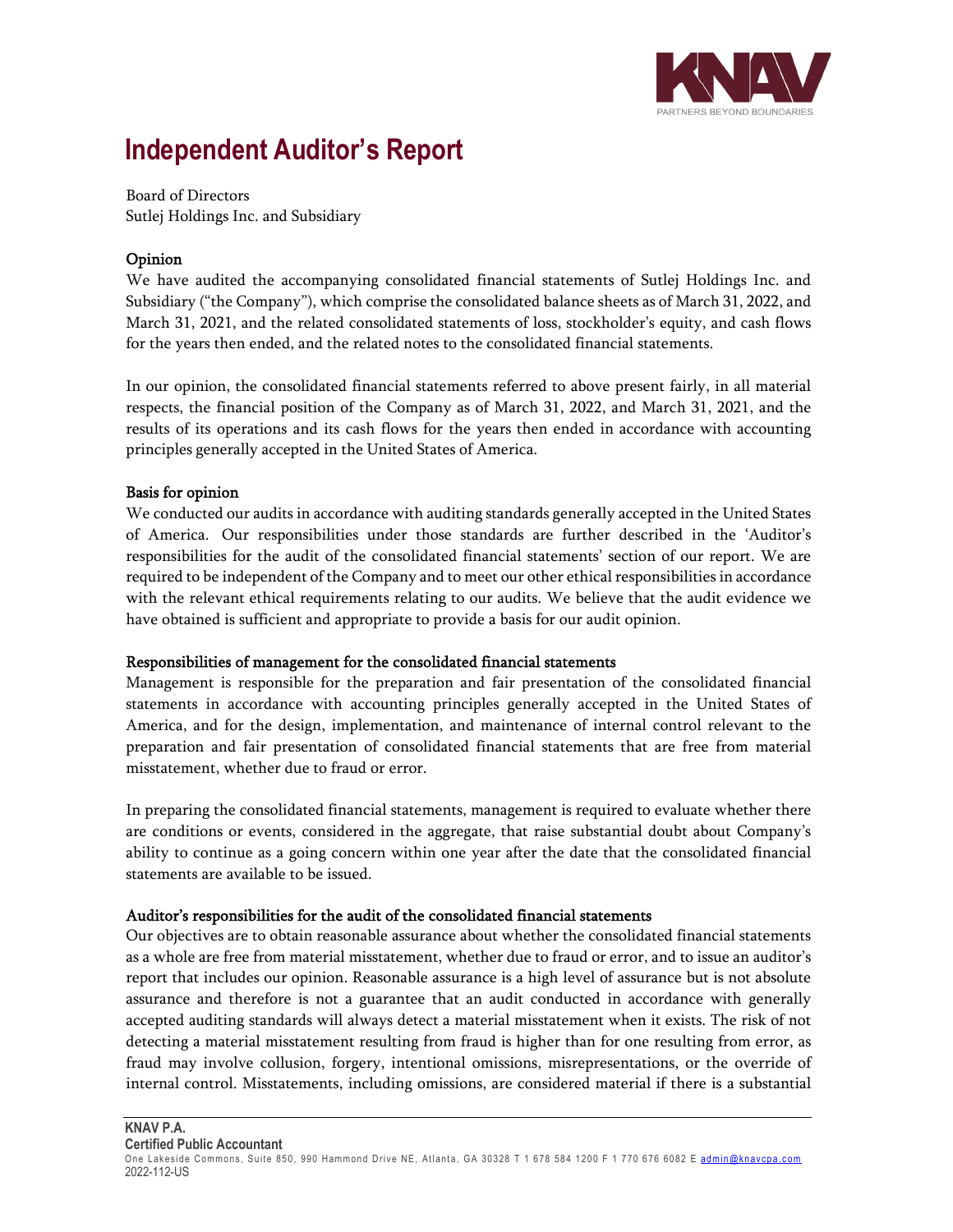

likelihood that, individually or in the aggregate, they would influence the judgment made by a reasonable user based on the consolidated financial statements.

In performing an audit in accordance with generally accepted auditing standards, we:

- Exercise professional judgment and maintain professional skepticism throughout the audit.
- Identify and assess the risks of material misstatement of the consolidated financial statements, whether due to fraud or error, and design and perform audit procedures responsive to those risks. Such procedures include examining, on a test basis, evidence regarding the amounts and disclosures in the consolidated financial statements.
- Obtain an understanding of internal control relevant to the audit in order to design audit procedures that are appropriate in the circumstances, but not for the purpose of expressing an opinion on the effectiveness of Company's internal control. Accordingly, no such opinion is expressed.
- Evaluate the appropriateness of accounting policies used and the reasonableness of significant accounting estimates made by management, as well as evaluate the overall presentation of the consolidated financial statements.
- Conclude whether, in our judgment, there are conditions or events, considered in the aggregate, that raise substantial doubt about the Company's ability to continue as a going concern for a reasonable period of time.

We are required to communicate with those charged with governance regarding, among other matters, the planned scope and timing of the audit, significant audit findings, and certain internal control related matters that we identified during the audits.

KNAV P.A.

Atlanta, Georgia May 08, 2022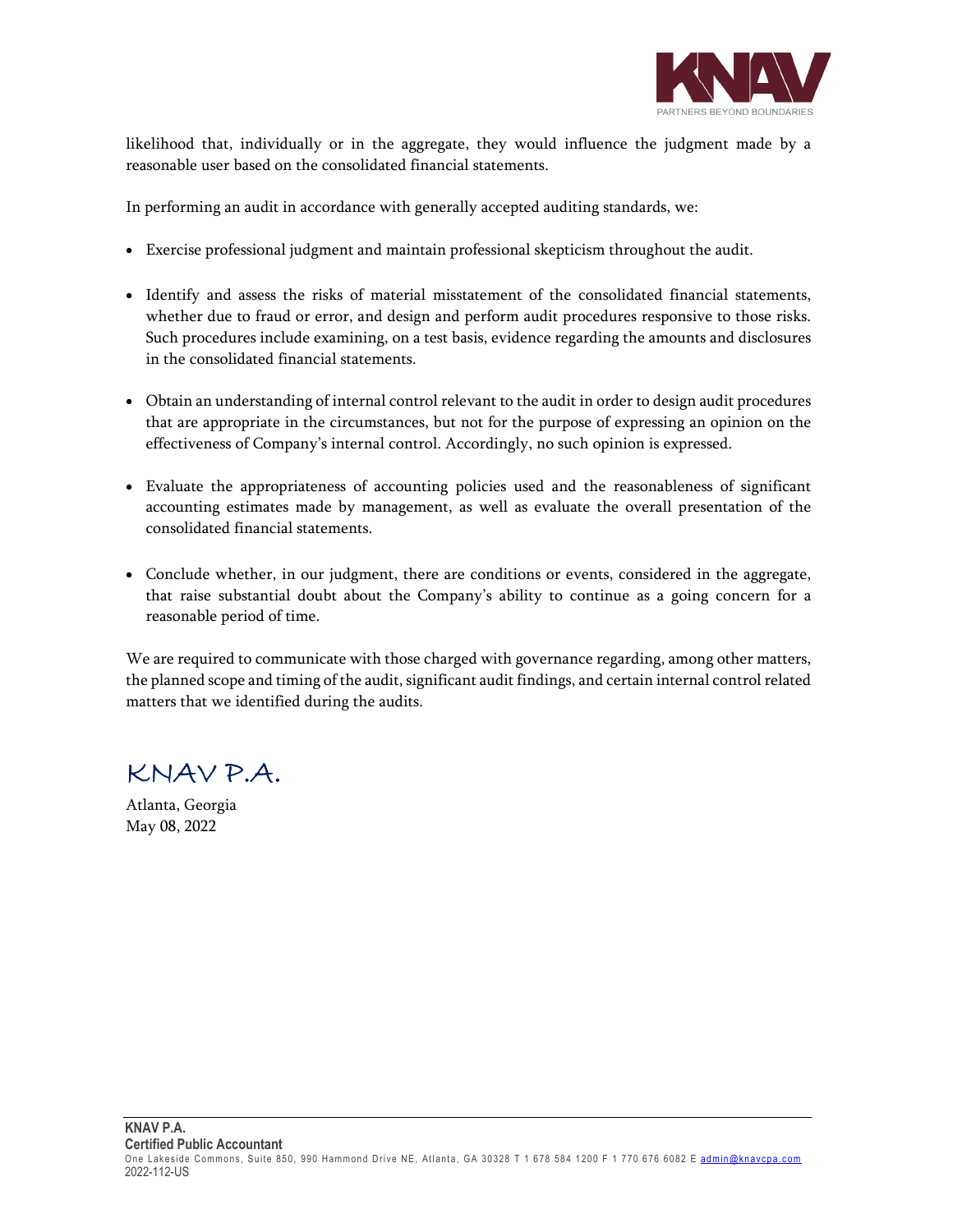**Sutlej Holdings Inc. and Subsidiary** Consolidated Financial Statements March 31, 2022 and March 31, 2021

# **Consolidated Financial Statement**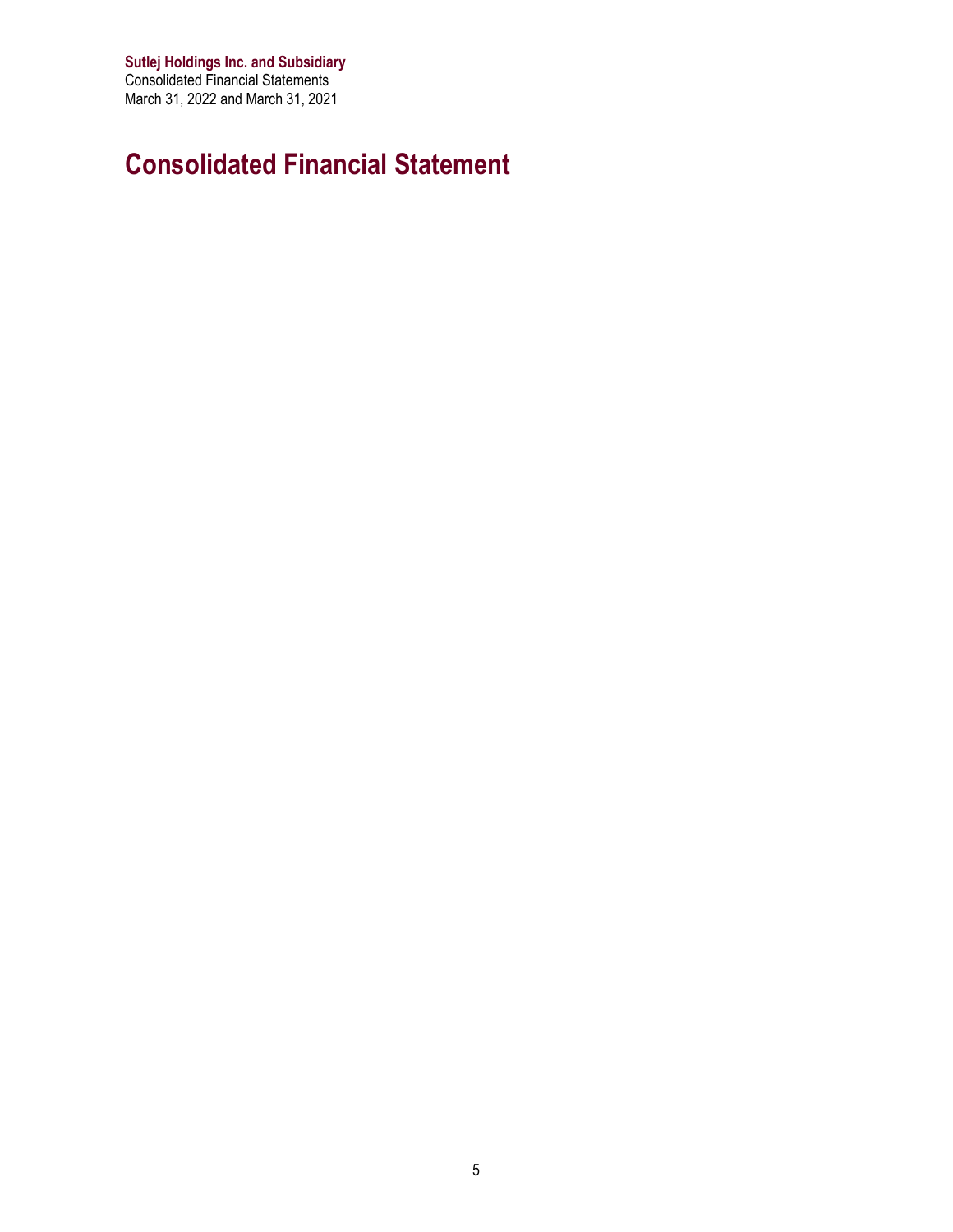Consolidated Financial Statements March 31, 2022 and March 31, 2021

# Consolidated balance sheets

| (All amounts are in United States Dollars, unless otherwise stated) | March 31, 2022  | March 31, 2021 |
|---------------------------------------------------------------------|-----------------|----------------|
|                                                                     |                 |                |
| <b>ASSETS</b>                                                       |                 |                |
| <b>Current assets</b>                                               |                 |                |
| Cash and cash equivalents                                           | 1,243,179       | 326,798        |
| Accounts receivable, net                                            | 169,822         | 153,485        |
| Inventories, net                                                    | 1,711,287       | 1,711,014      |
| Other current assets                                                | 402,949         | 400,492        |
| Total current assets                                                | \$<br>3,527,237 | 2,591,789      |
| Property, plant and equipment, net                                  | 16,173          | 30,721         |
| Goodwill and other intangible assets, net                           | 947,140         | 969,663        |
| Other assets                                                        | 15,192          | 30,195         |
| <b>Total assets</b>                                                 | \$<br>4,505,742 | 3,622,368      |
| LIABILITIES AND STOCKHOLDER'S EQUITY                                |                 |                |
| <b>Current liabilities</b>                                          |                 |                |
| Accounts payable                                                    | 762,349         | 682,231        |
| Line of credit                                                      | 741,024         | 751,837        |
| Other current liabilities                                           | 155,220         | 135,009        |
| Total current liabilities                                           | \$<br>1,658,593 | 1,569,077      |
| Deferred tax liabilities                                            | 63,766          | 49,331         |
| Long term borrowings                                                |                 | 288,862        |
| <b>Total liabilities</b>                                            | \$<br>1,722,359 | 1,907,270      |
|                                                                     |                 |                |
| Stockholder's equity                                                |                 |                |
| Common stock                                                        | 7,500,000       | 5,700,000      |
| Accumulated deficit                                                 | (4,716,617)     | (3,984,902)    |
| Total stockholder's equity                                          | \$<br>2,783,383 | 1,715,098      |
| Total liabilities and stockholder's equity                          | \$<br>4,505,742 | 3,622,368      |
|                                                                     |                 |                |

**As at**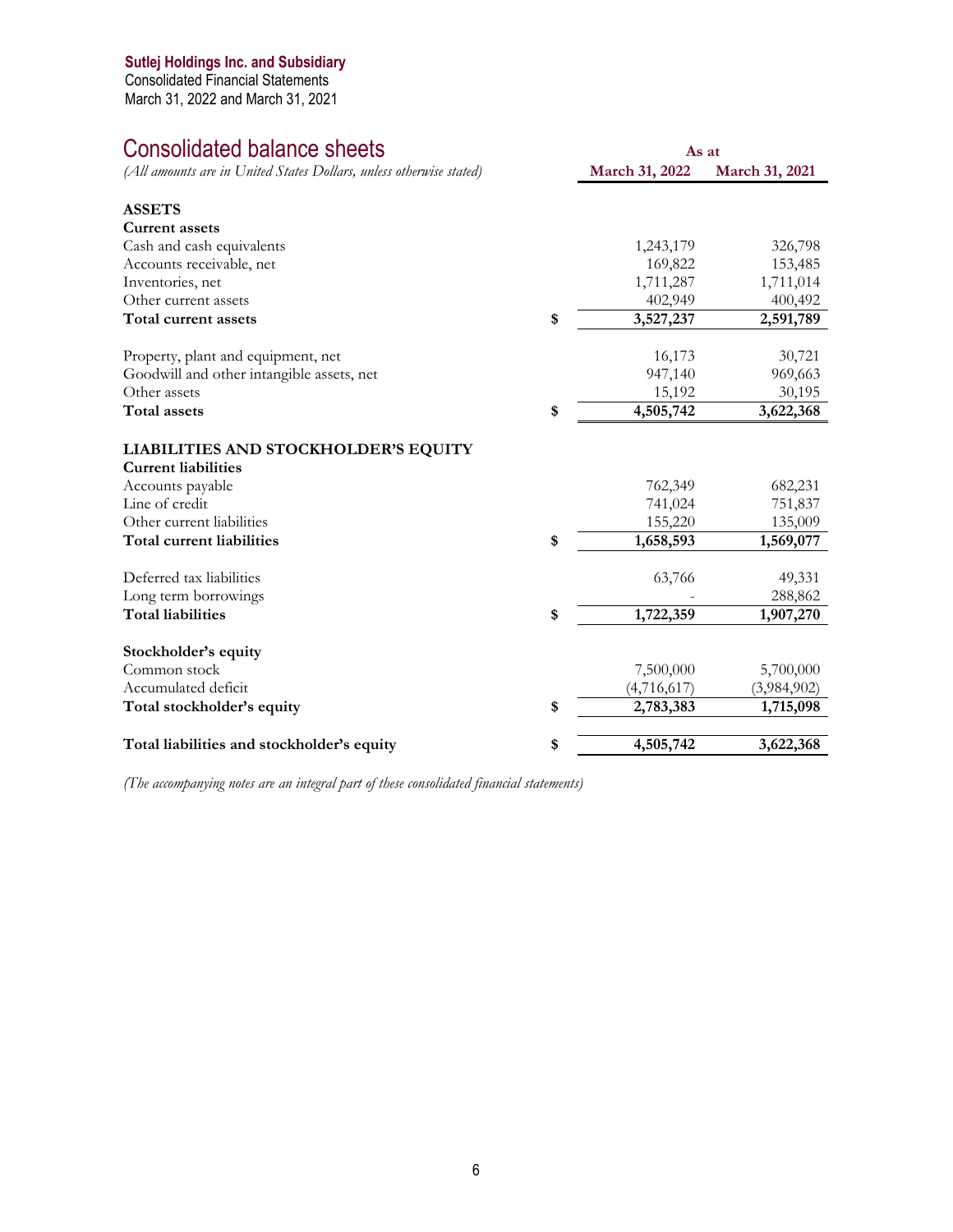# Consolidated statements of loss

*(All amounts are in United States Dollars, unless otherwise stated)*

| Revenue from operations                      | 4,964,062        | 3,277,092   |
|----------------------------------------------|------------------|-------------|
| Other income                                 | 732,761          | 192         |
| Total revenue                                | \$<br>5,696,823  | 3,277,284   |
|                                              |                  |             |
| Cost of goods sold                           | 3,895,199        | 2,419,668   |
| Gross profit                                 | \$<br>1,801,624  | 857,616     |
| Costs and expenses                           |                  |             |
| Employee cost                                | 1,309,195        | 1,395,980   |
| Selling, general and administrative expenses | 1,037,468        | 1,038,719   |
| Depreciation and amortization                | 35,999           | 65,005      |
| Total cost and expenses                      | \$<br>2,382,662  | 2,499,704   |
| <b>Operating loss</b>                        | (581, 038)       | (1,642,088) |
| Interest expense                             | 136,198          | 119,268     |
| Loss before taxes                            | \$<br>(717, 236) | (1,761,356) |
| Income tax expense                           |                  |             |
| Current tax expense                          | 43               | 57          |
| Deferred tax expense                         | 14,436           | 14,437      |
| Net loss                                     | \$<br>(731, 715) | (1,775,850) |
|                                              |                  |             |

**For the year ended March 31, 2022 March 31, 2021**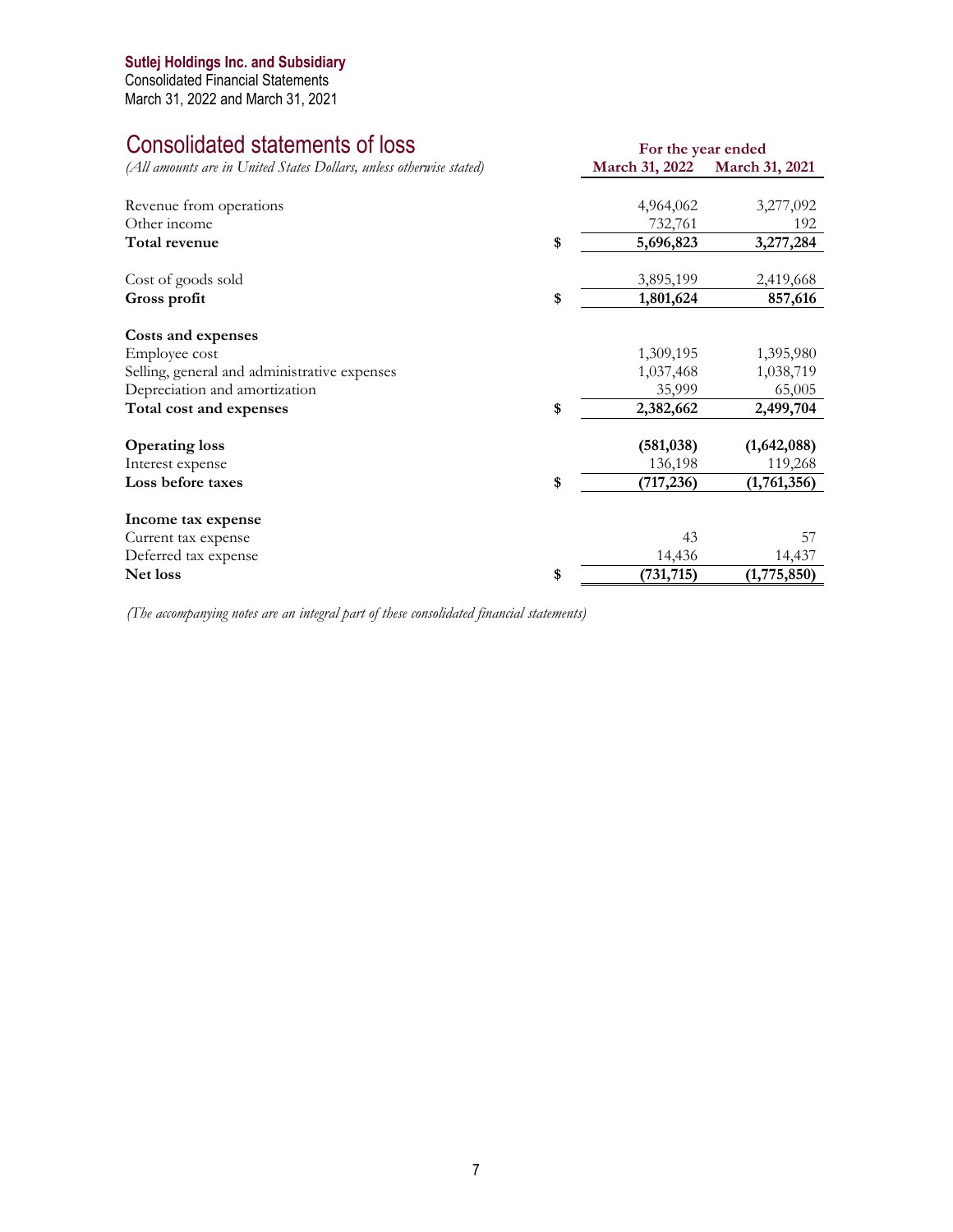Consolidated Financial Statements March 31, 2022 and March 31, 2021

Consolidated statements of stockholder's equity

*(All amounts are in United States Dollars, except number of shares)* 

|                                            |                          | Common stock |               |                                 |             |                      |
|--------------------------------------------|--------------------------|--------------|---------------|---------------------------------|-------------|----------------------|
|                                            | Authorized               |              |               | <b>Issued &amp; outstanding</b> | Accumulated | Total                |
| <b>Particulars</b>                         | <b>Shares</b>            | Value        | <b>Shares</b> | Value                           | deficit     | stockholder's equity |
| Balance as at April 01, 2020               | 4,500                    | 4,500,000    | 4,500         | 4,500,000                       | (2,209,052) | 2,290,948            |
| Increase in authorized shares and issuance |                          |              |               |                                 |             |                      |
| of common stock                            | 1,200                    | 1,200,000    | 1,200         | 1,200,000                       |             | 1,200,000            |
| Net loss for the year                      | $\overline{\phantom{0}}$ |              |               | $\overline{\phantom{a}}$        | (1,775,850) | (1,775,850)          |
| Balance as at March 31, 2021               | 5,700                    | 5,700,000    | 5,700         | 5,700,000                       | (3,984,902) | 1,715,098            |
| Balance as at April 01, 2021               | 5,700                    | 5,700,000    | 5,700         | 5,700,000                       | (3,984,902) | 1,715,098            |
| Increase in authorized shares and issuance |                          |              |               |                                 |             |                      |
| of common stock                            | 1,800                    | 1,800,000    | 1,800         | 1,800,000                       |             | 1,800,000            |
| Net loss for the year                      | $\overline{\phantom{m}}$ |              |               |                                 | (731, 715)  | (731, 715)           |
| Balance as at March 31, 2022               | 7,500                    | 7,500,000    | 7,500         | 7,500,000                       | (4,716,617) | 2,783,383            |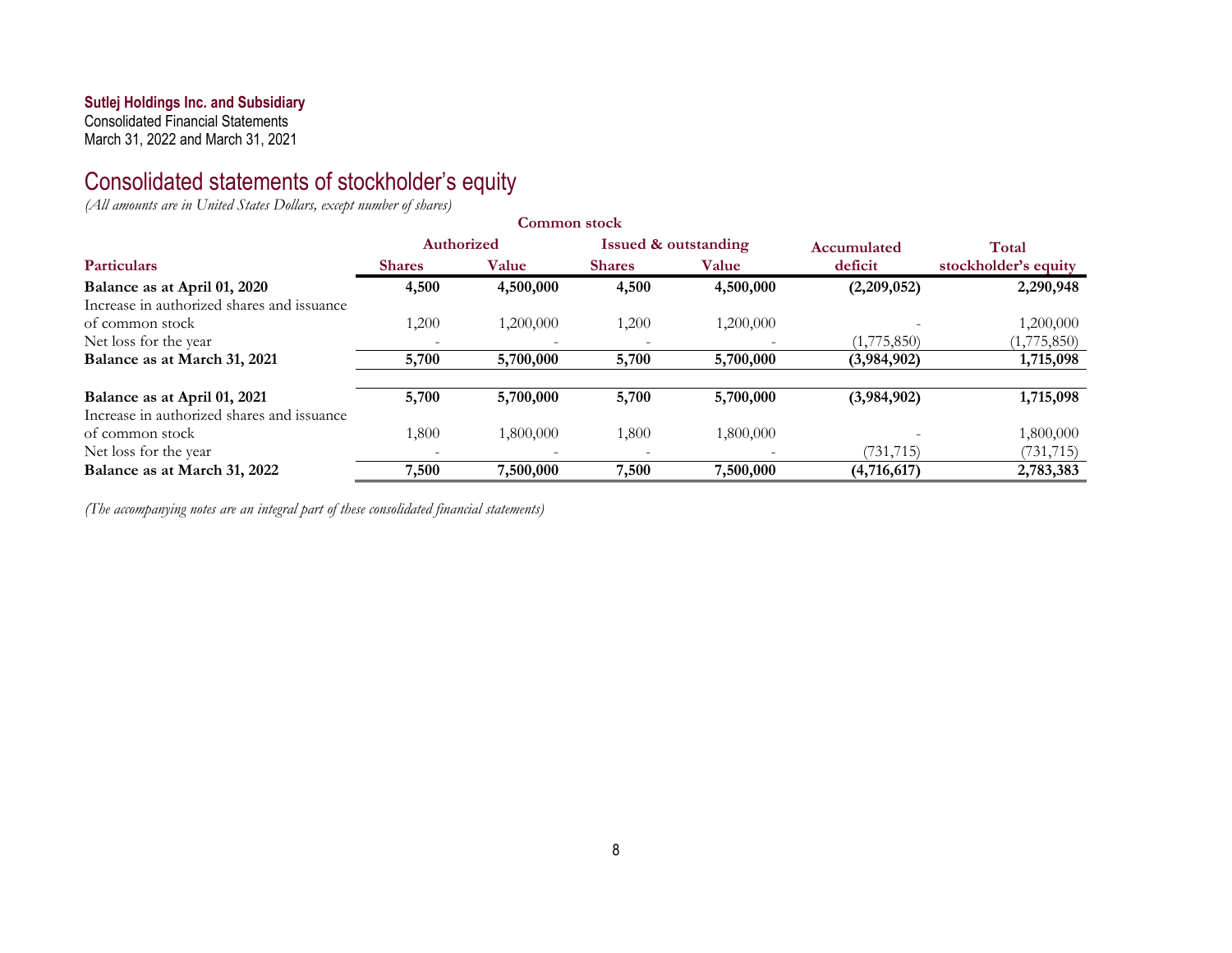Consolidated Financial Statements March 31, 2022 and March 31, 2021

# Consolidated statements of cash flows

| Consolidated statements of cash flows                                 | For the year ended |                       |
|-----------------------------------------------------------------------|--------------------|-----------------------|
| (All amounts are in United States Dollars, unless otherwise stated)   | March 31, 2022     | <b>March 31, 2021</b> |
| Cash flows from operating activities                                  |                    |                       |
| Net loss                                                              | (731, 715)         | (1,775,850)           |
| Adjustments to reconcile net loss to net cash used in operating       |                    |                       |
| activities                                                            |                    |                       |
| Depreciation and amortization                                         | 35,999             | 65,005                |
| Deferred taxes expenses                                               | 14,436             | 14,437                |
| Allowance for doubtful debts                                          | 14,965             | 35,287                |
| Provision for slow moving and obsolete inventory                      | 110,000            | 98,093                |
| Income from waiver of Paycheck Protection Program ("PPP") loan (refer |                    |                       |
| Note L)                                                               | (519, 362)         |                       |
| Changes in assets and liabilities                                     |                    |                       |
| Accounts receivable                                                   | (31,302)           | 47,101                |
| Inventories                                                           | (110, 273)         | 365,789               |
| Other current assets                                                  | (2, 457)           | (65, 862)             |
| Other assets                                                          | 15,003             | (15,000)              |
| Accounts payable                                                      | 80,118             | (769, 143)            |
| Other current liabilities                                             | 22,449             | (56, 267)             |
| Net cash used in operating activities                                 | (1, 117, 139)      | (2,056,410)           |
| Cash flows from investing activities                                  |                    |                       |
| Purchase of property, plant, and equipment                            | (1,167)            | (612)                 |
| Internally developed software in progress                             |                    | (48,952)              |
| Net cash used in investing activities                                 | (1, 167)           | (49, 564)             |
| Cash flow from financing activities                                   |                    |                       |
| PPP loan received (refer Note L)                                      | 230,500            | 288,862               |
| Line of credit, net                                                   | (10, 813)          | (41,292)              |
| Proceeds from issuance of common stock                                | 1,800,000          | 1,200,000             |
| Net cash provided by financing activities                             | 2,019,687          | 1,447,570             |
|                                                                       |                    |                       |
| Net increase (decrease) in cash and cash equivalents                  | 916,381            | (658, 404)            |
| Cash and cash equivalents at the beginning of the year                | 326,798            | 985,202               |
| Cash and cash equivalents at end of the year                          | 1,243,179          | 326,798               |
| Supplemental cash flow information                                    |                    |                       |
| Income taxes paid                                                     | 43                 | 61                    |
| Interest paid                                                         | 99,927             | 99,723                |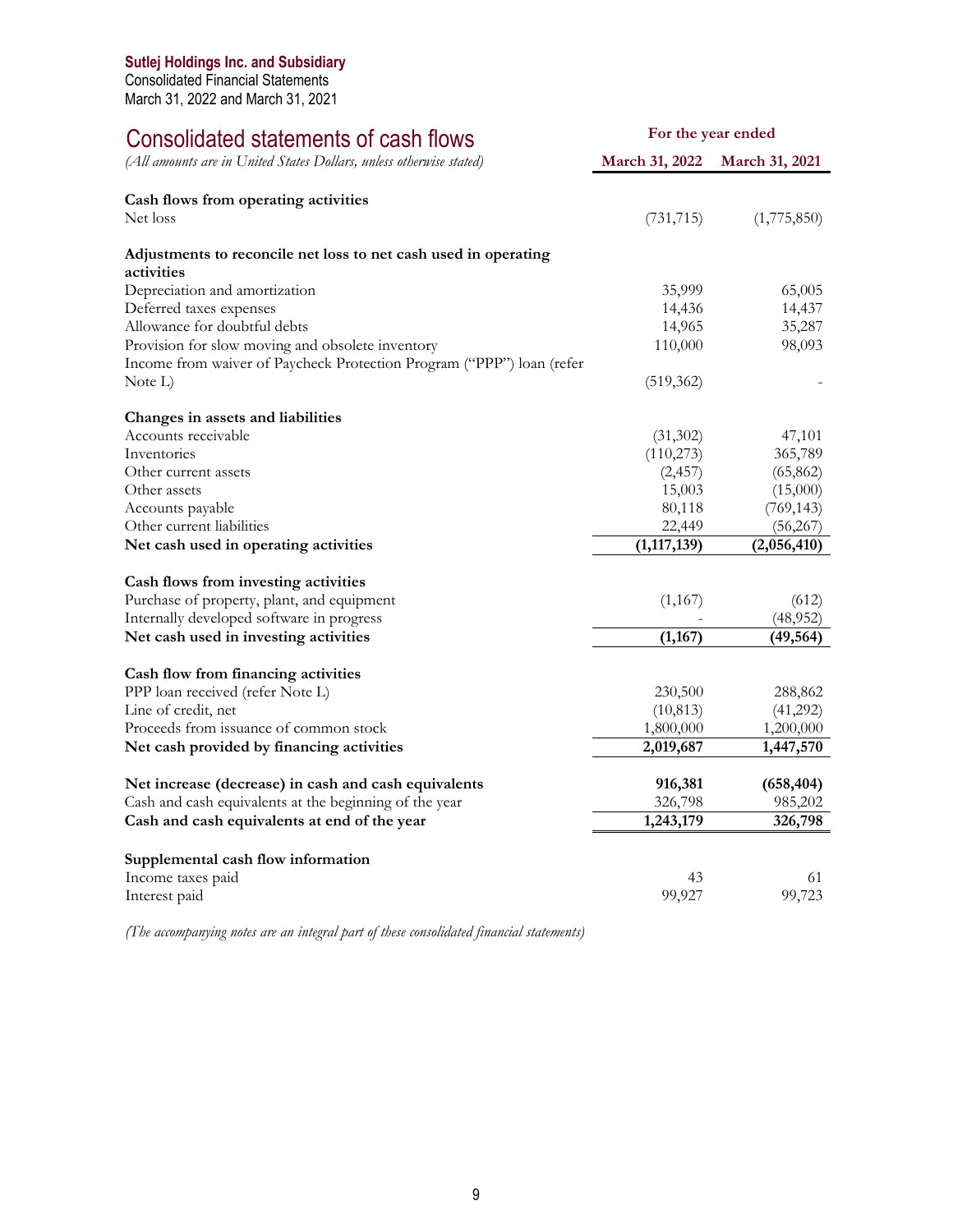# **Notes to Consolidated Financial Statements**

*(All amounts in United State Dollars, unless otherwise stated)* 

# **NOTE A - NATURE OF OPERATIONS**

#### *1. Organization and nature of operations*

Sutlej Holdings Inc. was incorporated on September 28, 2017, in the state of Delaware and is a wholly owned subsidiary of Sutlej Textiles and Industries Limited ("the Parent Company"), a Company incorporated in India. Sutlej USA, LLC, a wholly owned subsidiary of Sutlej Holdings Inc. (collectively referred to as "the Company" or "the Group") was also incorporated on September 28, 2017, in the state of Delaware. Pursuant to a business combination, the name of Sutlej USA, LLC was changed to American Silk Mills, LLC. The Company is primarily engaged in the design, manufacture, and worldwide distribution of textiles to wholesalers, manufacturers, and retailers for the home furnishing industry.

## **NOTE B - SUMMARY OF SIGNIFICANT ACCOUNTING POLICIES**

A summary of the significant accounting policies applied in the preparation of the accompanying consolidated financial statements are as follows

- *2. Basis of preparation* 
	- i. The accompanying consolidated financial statements are prepared under historical cost convention on the accrual basis of accounting in accordance with accounting principles generally accepted in the United States of America to reflect the consolidated financial position, results of consolidated operations and consolidated cash flows.
	- ii. The consolidated financial statements have been presented for the years ended March 31, 2022 and March 31, 2021.
	- iii. Certain reclassifications, regroupings and reworking have been made in the consolidated financial statements of prior periods to conform to the classifications used in the current year. These changes had no impact on previously reported net loss or stockholder's equity.
	- *iv. Principles of consolidation*

The accompanying consolidated financial statements include the accounts of Sutlej Holdings, Inc. and American Silk Mills, LLC (erstwhile known as "Sutlej USA, LLC"); its wholly owned subsidiary. All material inter-company transactions and balances between Sutlej Holdings, Inc. and American Silk Mills, LLC have been eliminated.

*3. Use of estimates* 

The preparation of the consolidated financial statements in conformity with generally accepted accounting principles requires management to make estimates and assumptions that affect the reported amounts of assets and liabilities and disclosure of contingent assets and liabilities at the date of the consolidated financial statements. The management's estimates for, determination of useful lives for property, plant and equipment and impairment of goodwill and intangible assets, long-lived assets; revenue recognition, provision for doubtful accounts, the valuation of deferred tax assets, inventory reserves, income tax uncertainties and other contingencies at the balance sheet date represent certain of these particularly sensitive estimates. Management believes that the estimates used in the preparation of the consolidated financial statements are prudent and reasonable. Actual results could differ from these estimates. Appropriate changes in estimates are made as management becomes aware of changes in circumstances surrounding the estimates. Any revision to accounting estimates is recognized prospectively in the current and future periods.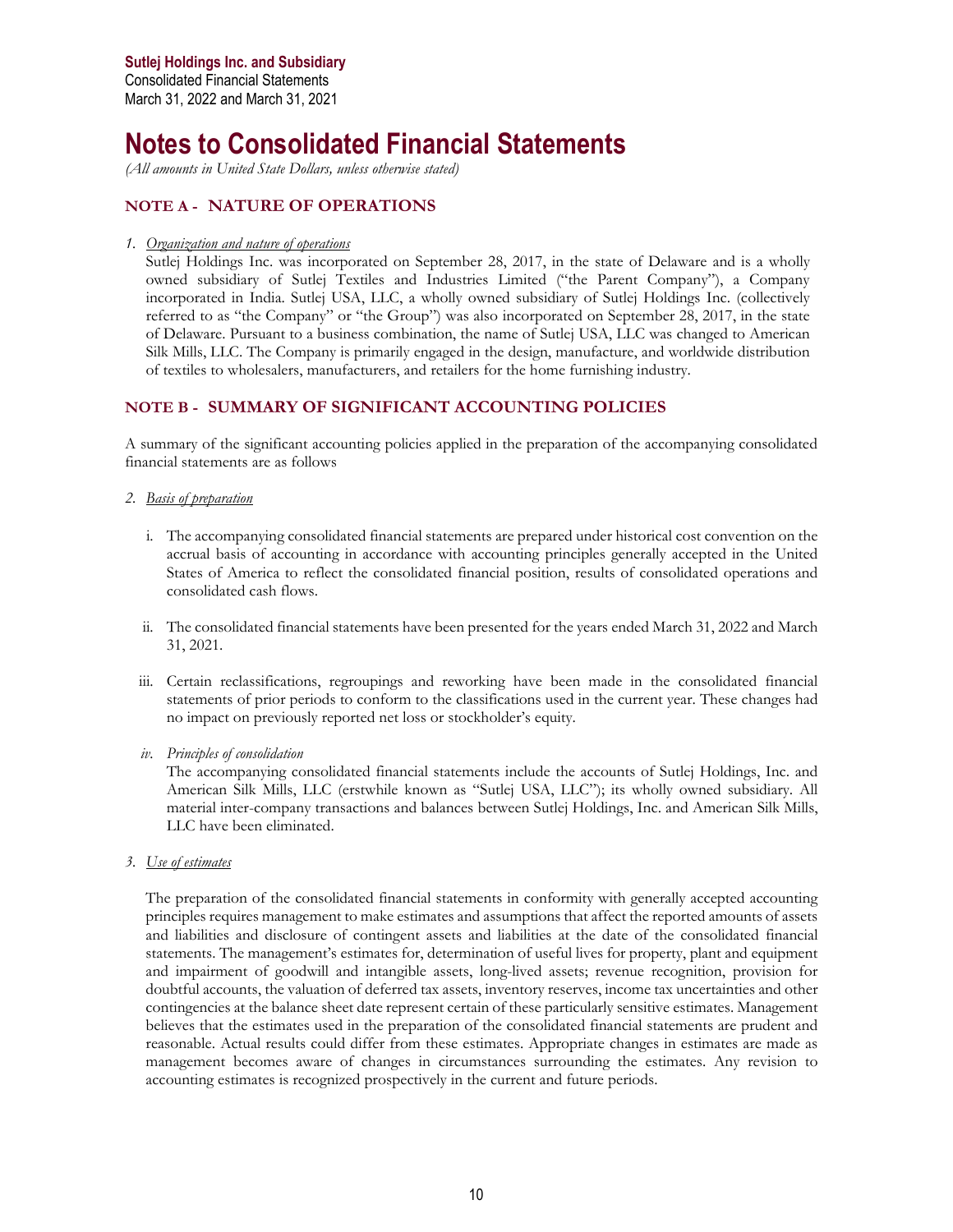#### *4. Cash and cash equivalents*

The Company considers all investments with original maturities of ninety days or less to be cash and cash equivalents. Cash and cash equivalents comprise of balance with banks and petty cash balances.

#### *5. Allowance for doubtful accounts*

The Company follows specific identification method for recognizing bad debts. Management analyses accounts receivable and the composition of the accounts receivable aging, historical bad debts, current economic trends, and customer credit worthiness when evaluating the adequacy of the provision for doubtful accounts.

#### *6. Inventories*

Inventories are stated at the lower of cost and market value using the first in first out method. Cost in the case of raw materials comprises the purchase price and attributable direct costs, less trade discounts. The Company periodically reviews its inventories to determine whether any inventories have declined in value and records a charge to operations for known and estimated inventory obsolescence. In evaluating whether inventory is stated at the lower of cost or market, management considers such factors as the amount of inventory on hand and in the distribution channel, the estimated time required to sell such inventory, and current and expected market conditions, including levels of competition. Adjustments to reduce inventories to their net realizable value are charged to cost of goods sold in the consolidated statement of loss.

#### *7. Property, plant, and equipment*

Property, plant, and equipment are stated at cost less accumulated depreciation and impairment. Depreciation is provided over the estimated useful life of the assets using the straight-line method. Expenditures for maintenance and repairs are expensed as incurred. When assets are retired or otherwise disposed of, the cost of the asset and related depreciation are eliminated from the financial records. Any gain or loss on disposition is credited or charged to income. The estimated useful lives of assets are as follows:

| Class of asset          | Useful life                |  |
|-------------------------|----------------------------|--|
| Computer equipment      | 6 years                    |  |
| Office equipment        | 3 to 6 years               |  |
| Machinery and equipment | 3 to 6 years               |  |
| Furniture and fixtures  | 3 to 6 years               |  |
| Leasehold improvements  | Over the term of the lease |  |

#### *8. Internally developed software costs*

The Company capitalizes costs related to development of internal use software. Costs incurred during the preliminary project work stage or conceptual stage are expensed as incurred. As per Accounting Standards Codification ("ASC") 350-40, costs incurred in the application development phase are capitalized as intangible assets and are amortized from the point at which the asset is available for use. Directly attributable costs that are capitalized as part of the software include software consultant's cost and an appropriate portion of relevant overheads.

During the year ended March 31, 2022, the Company has capitalized internally developed software in progress amounting to \$Nil (March 31, 2021 - \$48,952) and transferred intangibles worth \$Nil (March 31, 2021 – 101,357) to software upon completion. The asset under development and not available for use as at March 31, 2022 amounts to \$Nil (March 31, 2021 – \$2,214).

Costs incurred during the post-implementation/operation stage, including training costs and maintenance costs, are expensed as incurred.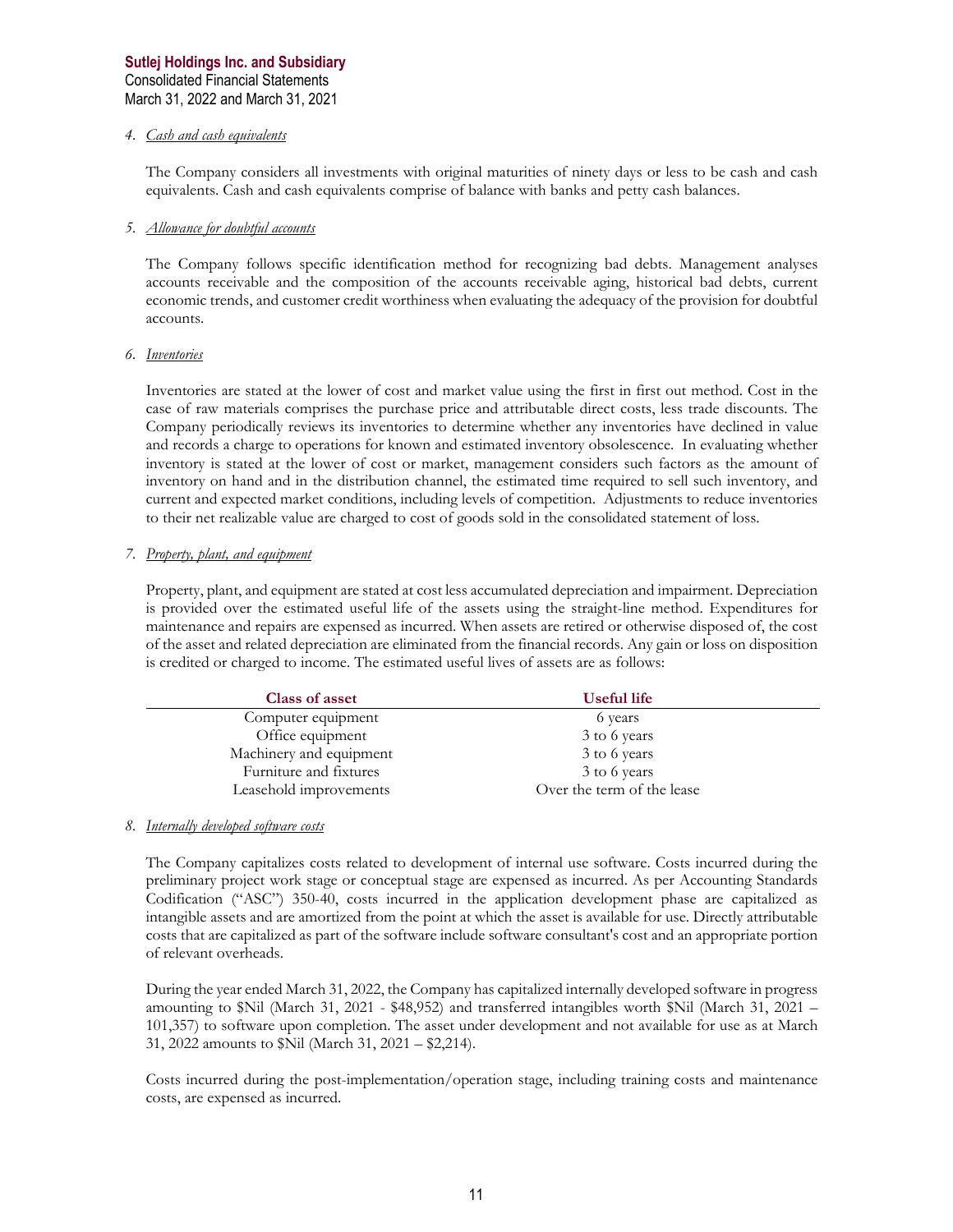#### *9. Business combinations, goodwill, and intangible assets*

The Company accounts for goodwill and intangible assets in accordance with Financial Accounting Standards Board ("FASB") issued Accounting Standards Codification ("ASC") 350, Intangibles – Goodwill and Other ("ASC 350"). ASC 350 requires that goodwill and other intangibles with indefinite lives should be tested for impairment annually or on an interim basis if events or circumstances indicate that the fair value of an asset has decreased below its carrying value.

Goodwill is tested for impairment at the reporting unit level on an annual basis and between annual tests if an event occurs or circumstances change that would more likely than not reduce the fair value of a reporting unit below its carrying value.

The Company has adopted the provisions of Accounting Standards Update ("ASU") 2017-04, "Intangibles - Goodwill and Other (Topic 350): Simplifying the Test for Goodwill Impairment" ("ASU 2017-04"). ASU 2017-04 eliminates the second step of the goodwill impairment test. For goodwill impairment tests, if the carrying value of a reporting unit exceeds its fair value, the Company will measure any goodwill impairment losses as the amount by which the carrying amount of a reporting unit exceeds its fair value, not to exceed the total amount of goodwill allocated to that reporting unit.

The Company recorded a goodwill of \$750,000 pursuant to the acquisition of the business and assets of American Silk Mills, LLC based on the purchase price allocation ('PPA') undertaken to assess the fair value of assets and liabilities acquired in the acquisition.

The Company amortizes intangible assets over their estimated useful lives unless such lives are determined to be indefinite. Amortizable intangible assets are amortized over their estimated useful lives in proportion to the economic benefits consumed in each period. Intangible assets with indefinite lives are tested at least annually for impairment and written down to fair value as required.

The estimated useful lives of the amortizable intangible assets are as follows:

| Class of asset                | Useful life   |
|-------------------------------|---------------|
| Software                      | 6 to 12 years |
| Internally developed software | 6 to 12 years |

#### *10.Impairment of long-lived assets*

Long-lived assets, including certain identifiable intangible assets, to be held and used are reviewed for impairment whenever events or changes in circumstances indicate that the carrying amount of such assets may not be recoverable. Such assets are considered to be impaired if the carrying amount of the assets is higher than the future undiscounted net cash flows expected to be generated from the assets. The impairment amount to be recognized is measured by the amount by which the carrying value of the assets exceeds its fair value.

#### *11.Revenue recognition*

The Company has adopted Financial Accounting Standards Board ("FASB") issued Accounting Standards Update ("ASU") 2014-09, Revenue from Contracts with Customers (Topic 606). Revenue is recognized upon transfer of control of products or services promised to customers in an amount that reflects the consideration the Company expects to receive in exchange for these products or services. Please refer to Note N, "Revenue from Contracts with Customers" for further information on the Company's revenue.

The core principle of Accounting Standard Codification ("ASC") 606 is that an entity recognizes revenue to depict the transfer of promised goods or services to customers in an amount that reflects the consideration to which the entity expects to be entitled in exchange for those goods or services.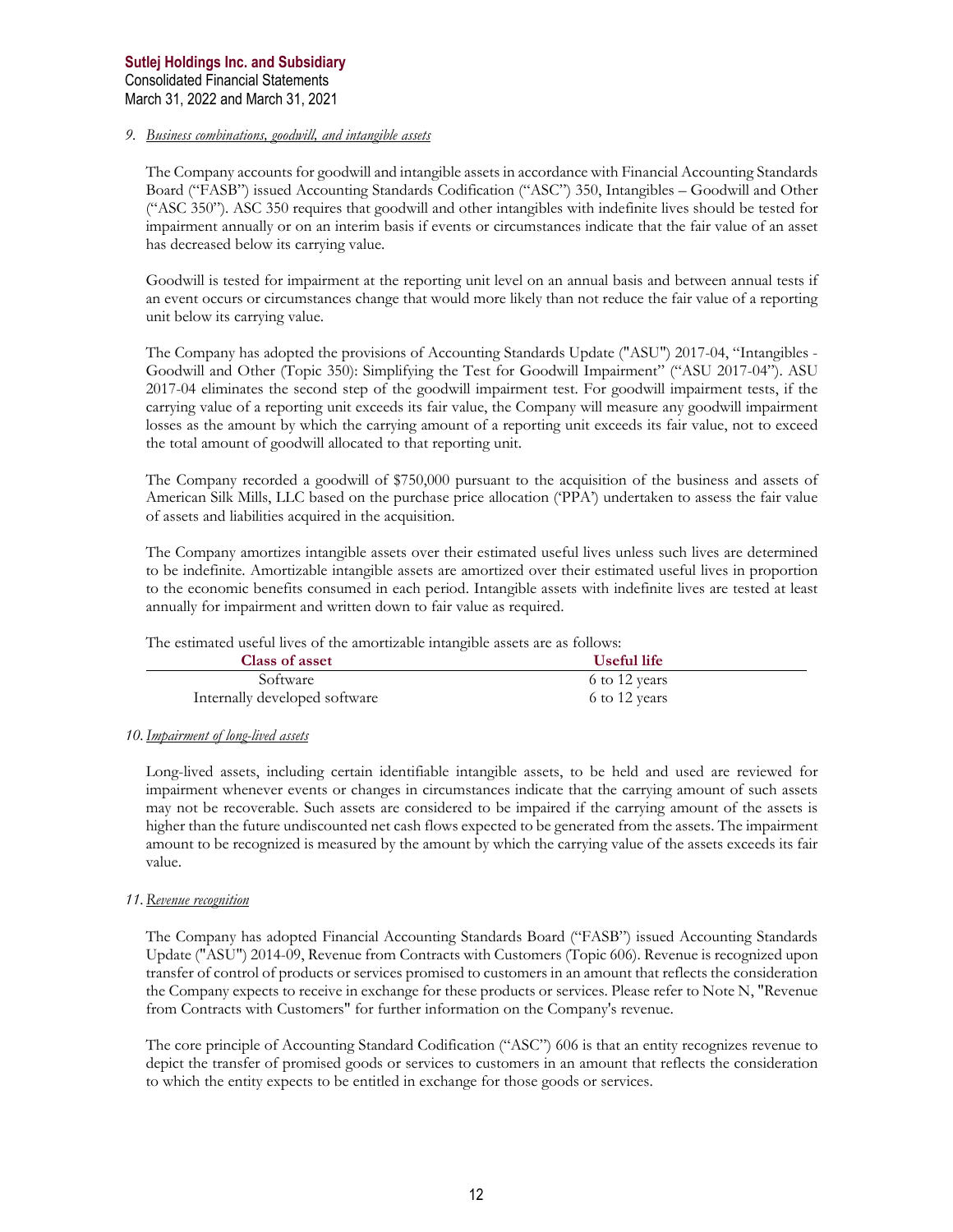Revenue is recognized when obligations under the terms of a contract with a customer are satisfied; generally, this occurs with the transfer of control of the Company's products or services. Revenue is measured as the amount of consideration the Company expects to receive in exchange for transferring goods or providing services. A performance obligation is a promise in a contract to transfer a distinct good or service to the customer and is the unit of account in the contract. A contract's transaction price is allocated to each distinct performance obligation and recognized as revenue when, or as, the performance obligation is satisfied.

The Company's performance obligations are satisfied at a point in time. This includes sales of the Company's broad range of unique textiles for the residential, contract, hospitality, and furniture markets in the United States of America. For a majority of these sales, the Company's performance obligation is satisfied upon delivery to the customer. Shipping and handling activities are considered to be fulfilment activities and are not considered to be a separate performance obligation.

#### *12.Income taxes*

Income taxes are accounted for under the asset and liability method. Deferred tax assets and liabilities are recognized for the future tax consequences attributable to differences between the consolidated financial statements carrying amounts of existing assets and liabilities and their respective tax bases and operating loss and tax credit carryforwards. Deferred tax assets and liabilities are measured using enacted tax rates expected to apply to taxable income in the years in which those temporary differences are expected to be recovered or settled. The effect on deferred tax assets and liabilities of a change in tax rates is recognized in income in the period that includes the enactment date. A valuation allowance is recorded for deferred tax assets if it is more likely than not that some portion or all of the deferred tax assets will not be realized. All deferred tax assets and liabilities, along with any related valuation allowance, is classified as non-current on the consolidated balance sheets.

The Company recognizes liabilities for uncertain tax positions based on a two-step process. The first step is to evaluate the tax position for recognition by determining if the weight of available evidence indicates it is more likely than not that the position will be sustained on audit, including resolution of related appeals or litigation processes, if any. The second step is to measure the tax benefit as the largest amount which is more than 50% likely of being realized upon ultimate settlement. The Company recognizes interest and penalties related to uncertain tax positions in the consolidated statement of loss.

#### *13.Operating lease*

Lease payments under operating lease are recognized as an expense on a straight-line basis over the lease term in the consolidated statement of loss.

#### *14.Commitments and contingencies*

Liabilities for loss contingencies arising from claims, assessments, litigation, fines, and penalties and other sources are recorded when it is probable that a liability has been incurred and the amount can be reasonably estimated. Legal costs incurred in connection with loss contingencies are expensed as incurred. Contingent liabilities are not recognized but disclosed in notes to the consolidated financial statements. Contingent assets are neither recognized nor disclosed.

#### *15.Fair value measurements*

Assets and liabilities recorded at fair value in the consolidated financial statements are categorized based upon the level of judgement associated with the inputs used to measure their fair value. Hierarchical levels which are directly related to the amount of subjectivity associated with the inputs to the valuation of these assets or liabilities are as follows:

- Level 1 unadjusted quoted prices in active markets for identical assets or liabilities that the Company has the ability to access as of the measurement date.
- Level 2 inputs other than quoted prices included within Level 1 that are directly observable for the asset or liability or indirectly observable through corroboration with observable market data.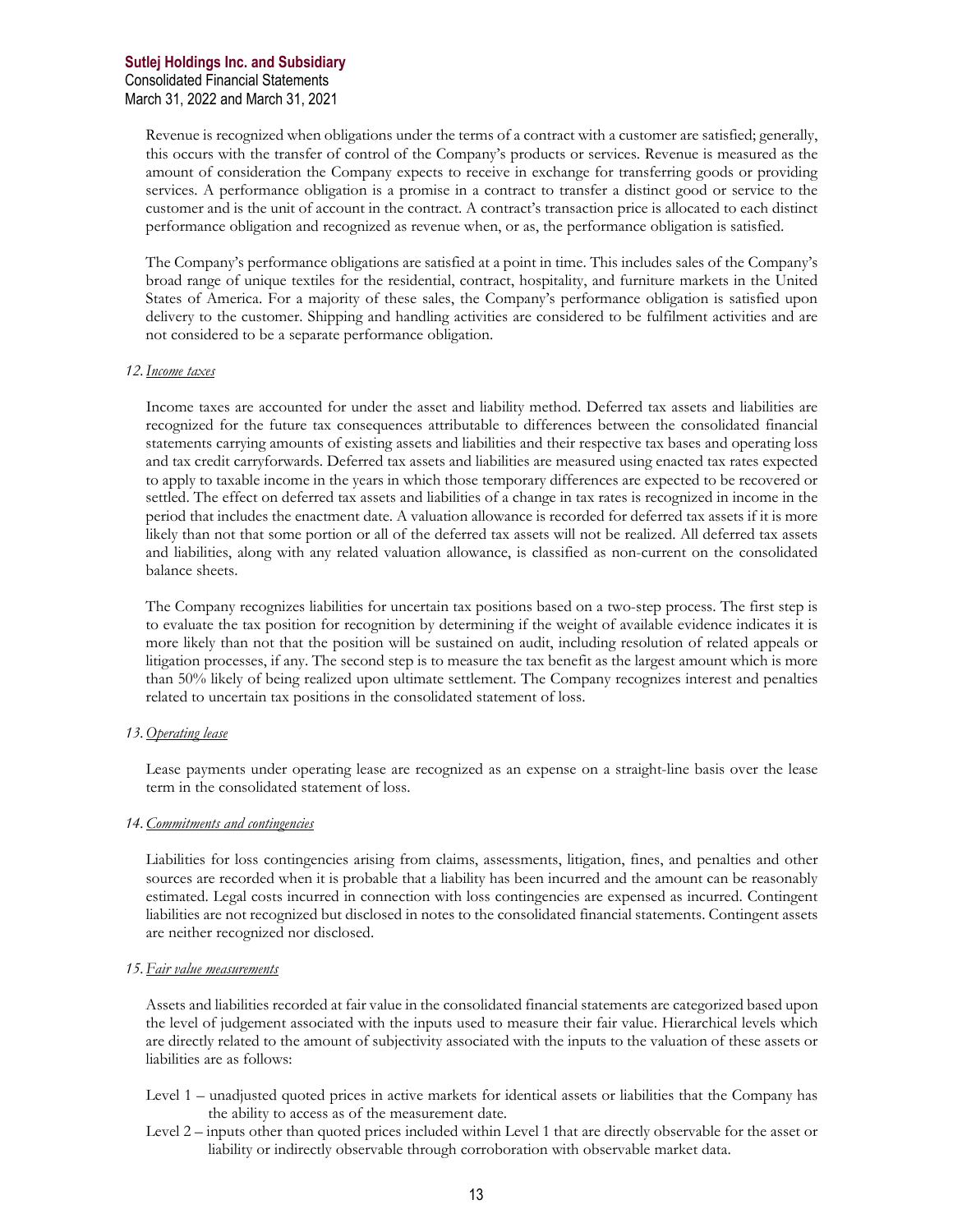Level 3 – unobservable inputs for the asset or liability only used when there is little, if any, market activity for the asset or liability at the measurement date.

This hierarchy requires the Company to use observable market data, when available and to minimize the use of unobservable inputs when determining fair value. The Company's financial instruments consist of cash and cash equivalents, accounts receivable, accounts payable, line of credit and accrued liabilities.

### **NOTE C - CASH AND CASH EQUIVALENTS**

Cash and cash equivalents comprise of the following:

|                   | As at                 |                       |
|-------------------|-----------------------|-----------------------|
|                   | <b>March 31, 2022</b> | <b>March 31, 2021</b> |
| Balance with bank | 1,243,146             | 326,765               |
| Cash in hand      | 33                    | 33                    |
| Total             | 1,243,179             | 326,798               |

Cash balances on deposits with bank are insured by the Federal Deposit Insurance Corporation up to an aggregate of \$250,000.

# **NOTE D - ACCOUNTS RECEIVABLE, NET**

Accounts receivable, net, comprise of the following:

|                                    | As at                 |                       |
|------------------------------------|-----------------------|-----------------------|
|                                    | <b>March 31, 2022</b> | <b>March 31, 2021</b> |
| Receivable from customers          | 187,367               | 156,295               |
| Less: Allowance for doubtful debts | (17.545)              | (2,810)               |
| Total                              | 169,822               | 153,485               |

The movement in the allowance for doubtful debts during the year is as under:

|                                 | For the year ended    |                       |
|---------------------------------|-----------------------|-----------------------|
|                                 | <b>March 31, 2022</b> | <b>March 31, 2021</b> |
| Beginning balance               | 2,810                 | 1,819                 |
| Add: During the year provision  | 14.965                | 35,287                |
| Less: During the year write off | (230)                 | (34,296)              |
| Total                           | 17,545                | 2,810                 |

The Company's accounts receivable serve as a collateral to the line of credit entered into by the Company with the financing company.

#### **NOTE E - INVENTORIES**

Inventories, net, comprise of the following:

|                                                        | As at                         |            |  |
|--------------------------------------------------------|-------------------------------|------------|--|
|                                                        | March 31, 2022 March 31, 2021 |            |  |
| Raw materials                                          | 287,749                       | 415,454    |  |
| Finished goods                                         | 1,325,320                     | 1,291,893  |  |
| Finished goods-in-transit                              | 247,951                       | 151,193    |  |
| Less: Provision for slow moving and obsolete inventory | (149, 733)                    | (147, 526) |  |
| Total                                                  | 1,711,287                     | 1,711,014  |  |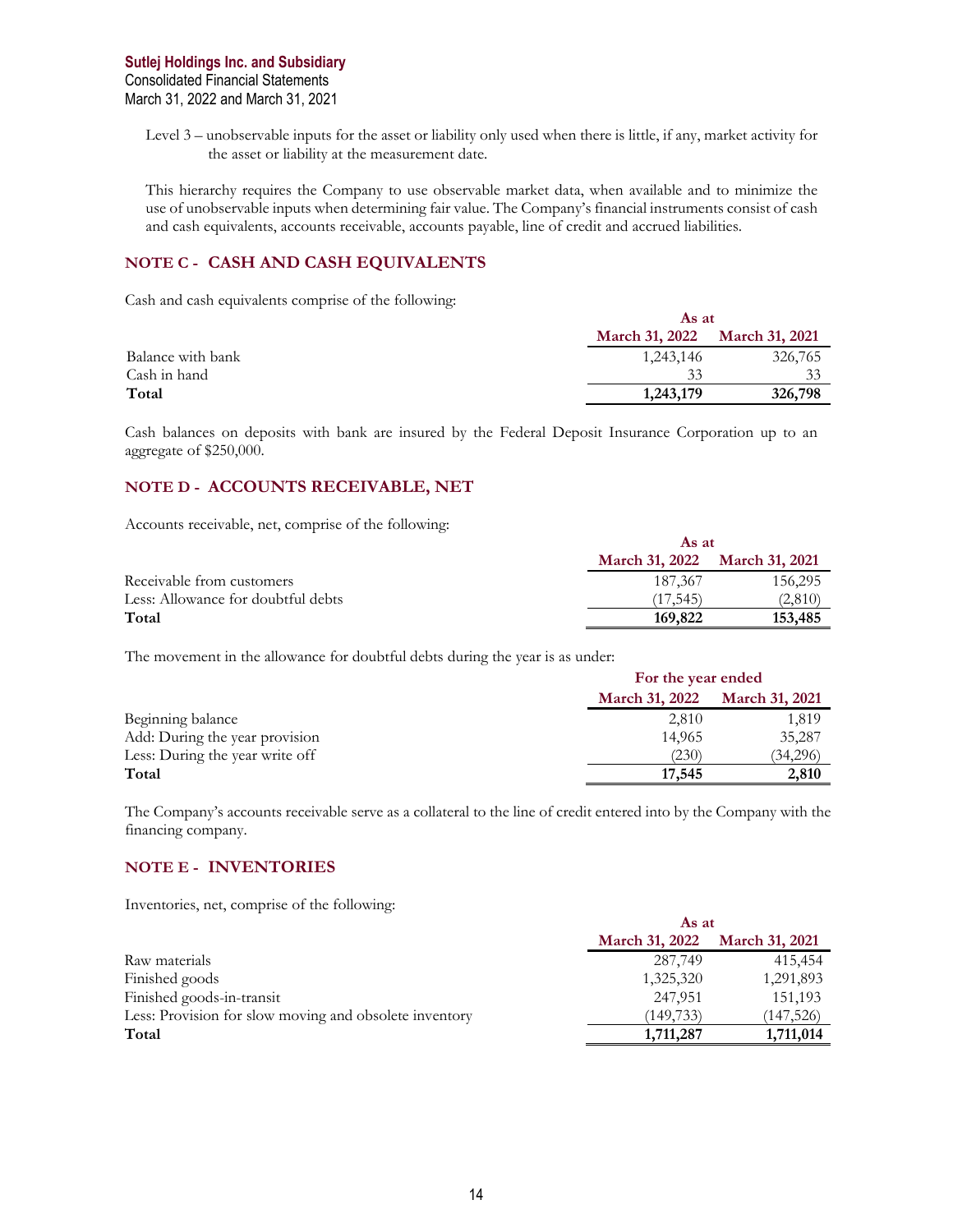## **Sutlej Holdings Inc. and Subsidiary** Consolidated Financial Statements March 31, 2022 and March 31, 2021

The movement in the provision for slow moving and obsolete inventory during the year is as under:

|                                 | For the year ended    |                       |
|---------------------------------|-----------------------|-----------------------|
|                                 | <b>March 31, 2022</b> | <b>March 31, 2021</b> |
| Beginning balance               | 147.526               | 75,078                |
| Add: During the year provision  | 110,000               | 98,093                |
| Less: During the year write off | (107, 793)            | (25, 645)             |
| Total                           | 149,733               | 147,526               |

The Company's inventories serve as a collateral to the line of credit entered into by the Company with the financing company.

# **NOTE F - OTHER CURRENT ASSETS**

Other current assets comprise of the following:

|                       | As at                 |                       |
|-----------------------|-----------------------|-----------------------|
|                       | <b>March 31, 2022</b> | <b>March 31, 2021</b> |
| Prepaid expenses      | 291,206               | 336,925               |
| Advances to suppliers | 12.716                | 9,211                 |
| Others                | 99,027                | 54,356                |
| Total                 | 402,949               | 400,492               |

## **NOTE G - PROPERTY, PLANT AND EQUIPMENT, NET**

Property, plant and equipment, net, comprise of the following:

|                                | As at                 |                       |
|--------------------------------|-----------------------|-----------------------|
|                                | <b>March 31, 2022</b> | <b>March 31, 2021</b> |
| Machinery and equipment        | 31,625                | 31,625                |
| Computer equipment             | 12,323                | 12,323                |
| Office equipment               | 42,452                | 41,285                |
| Furniture and fixtures         | 60,761                | 63,809                |
| Leasehold improvements         | 39,254                | 39,254                |
| Total                          | 186,416               | 188,296               |
| Less: accumulated depreciation | (170, 242)            | (157, 575)            |
| Total                          | 16,173                | 30,721                |

Depreciation expense for the year ended March 31, 2022, and March 31, 2021, amounts to \$15,690 and \$49,387, respectively. During the year ended March 31, 2022, the Company scrapped fully depreciated furniture and fixtures of gross value \$3,048 and accumulated depreciation of \$3,048 for a sale consideration of \$Nil.

#### **NOTE H - GOODWILL AND OTHER INTANGIBLE ASSETS**

Goodwill and other intangible assets comprise of the following:

|                                           | As at          |                       |
|-------------------------------------------|----------------|-----------------------|
|                                           | March 31, 2022 | <b>March 31, 2021</b> |
| Goodwill                                  | 750,000        | 750,000               |
| Software                                  | 247,940        | 247,940               |
| Less: Accumulated amortization            | (50, 800)      | (30,491)              |
| Total                                     | 947,140        | 967,449               |
| Internally developed software in progress |                | 2,214                 |
| Total                                     | 947,140        | 969,663               |

Amortization expense for the year ended March 31, 2022, and March 31, 2021, amounts to \$20,309 and \$15,618, respectively. Internally developed software of \$2,214 have been written off during the year ended March 31, 2022 and charged to consolidated statement of loss.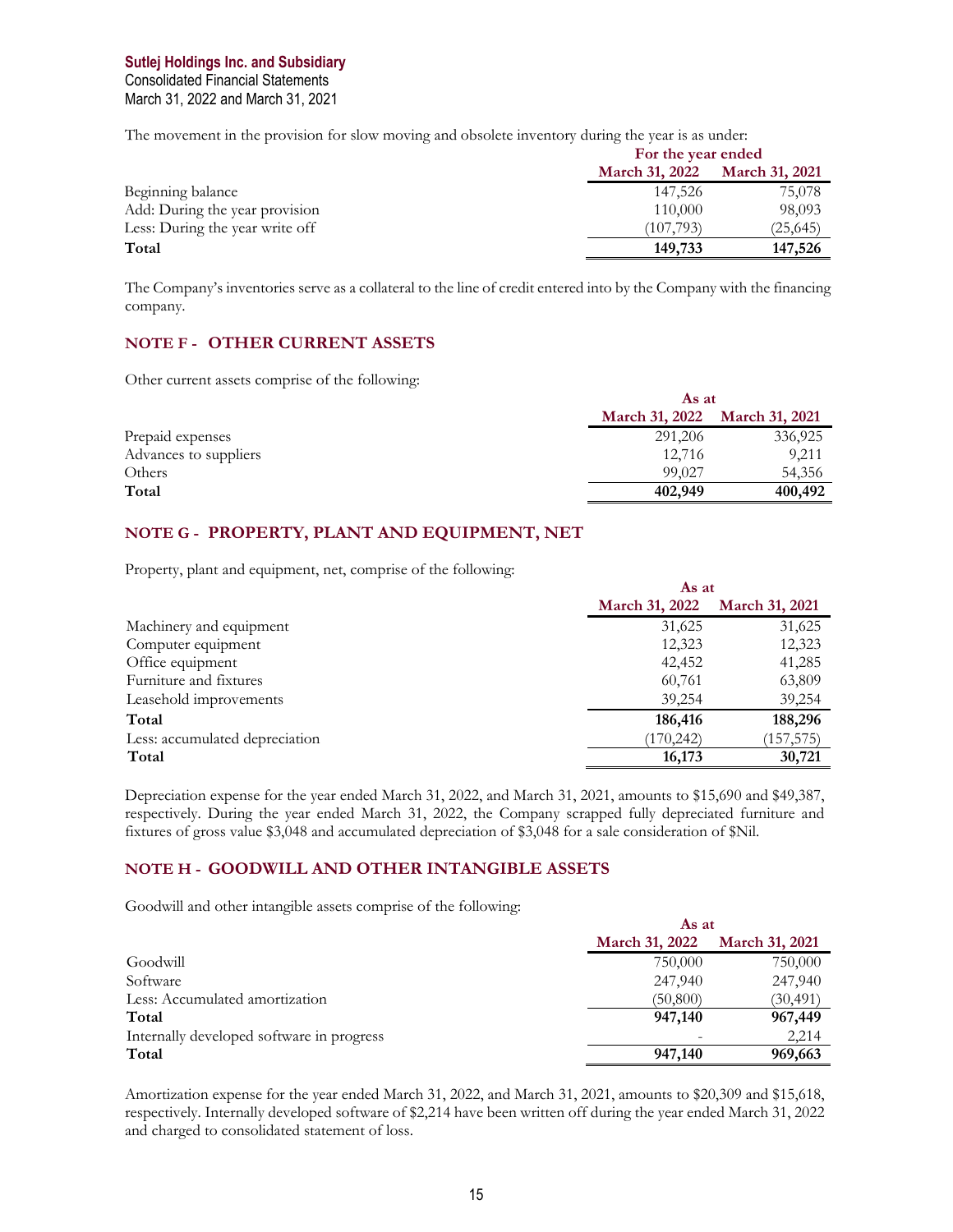Consolidated Financial Statements March 31, 2022 and March 31, 2021

The Company's estimate of future amortization expense is as follows:

| For the year ending | Amount (\$) |
|---------------------|-------------|
| March 31, 2023      | 20,309      |
| March 31, 2024      | 20,309      |
| March 31, 2025      | 20,309      |
| Thereafter          | 136,213     |
|                     | 197,140     |

#### **NOTE I - OTHER ASSETS**

Other assets comprise of the following:

|                  |                               | As at  |  |
|------------------|-------------------------------|--------|--|
|                  | March 31, 2022 March 31, 2021 |        |  |
| Security deposit | 15.192                        | 30,195 |  |
| Total            | 15,192                        | 30,195 |  |
|                  |                               |        |  |

#### **NOTE J - ACCOUNTS PAYABLE**

Accounts payable comprise of the following:

|                      | As at                 |                       |
|----------------------|-----------------------|-----------------------|
|                      | <b>March 31, 2022</b> | <b>March 31, 2021</b> |
| Due to related party | 135,767               | 71,044                |
| Other trade payables | 626,582               | 611,187               |
| Total                | 762,349               | 682,231               |

### **NOTE K - LINE OF CREDIT**

Line of credit comprise of the following:

|                |                       | As at                 |  |
|----------------|-----------------------|-----------------------|--|
|                | <b>March 31, 2022</b> | <b>March 31, 2021</b> |  |
| Rosenthal loan | 741,024               | 751,837               |  |
| Total          | 741,024               | 751,837               |  |

In April 2019, the Company entered into a factoring agreement (the "Facility") with a finance company. The Facility provides both factoring and revolving credit line of up to \$2,700,000, subject to borrowing base availability and extends its maturity to October 31, 2022. The line of credit is pledged against Company's accounts receivable and inventory. The Facility bears interest upon the daily net balance of any monies remitted, paid, or otherwise advanced to the Company which if:

- (i) not in excess of the receivables availability, is charged at a rate per annum equal to receivable interest rate  $\omega$  $6\%$ .
- (ii) in excess of receivables availability but not in excess of the receivables availability plus the inventory availability is charged at a rate per annum equal to the inventory interest rate  $@6.5\%$ .

During the year ended March 31, 2022, factoring commission expenses of \$46,475 (March 31, 2021: \$31,602) and factoring interest expenses of \$85,951 (March 31, 2021: \$75,771) have been charged to consolidated statements of loss.

In accordance with FASB issued ASC 860-10, Transfers and Servicing, the factoring arrangement with recourse obligation has not met all the three conditions for sale of a receivable. As at March 31, 2022, the recourse obligation amounts to \$46,014 (March 31, 2021: \$33,059).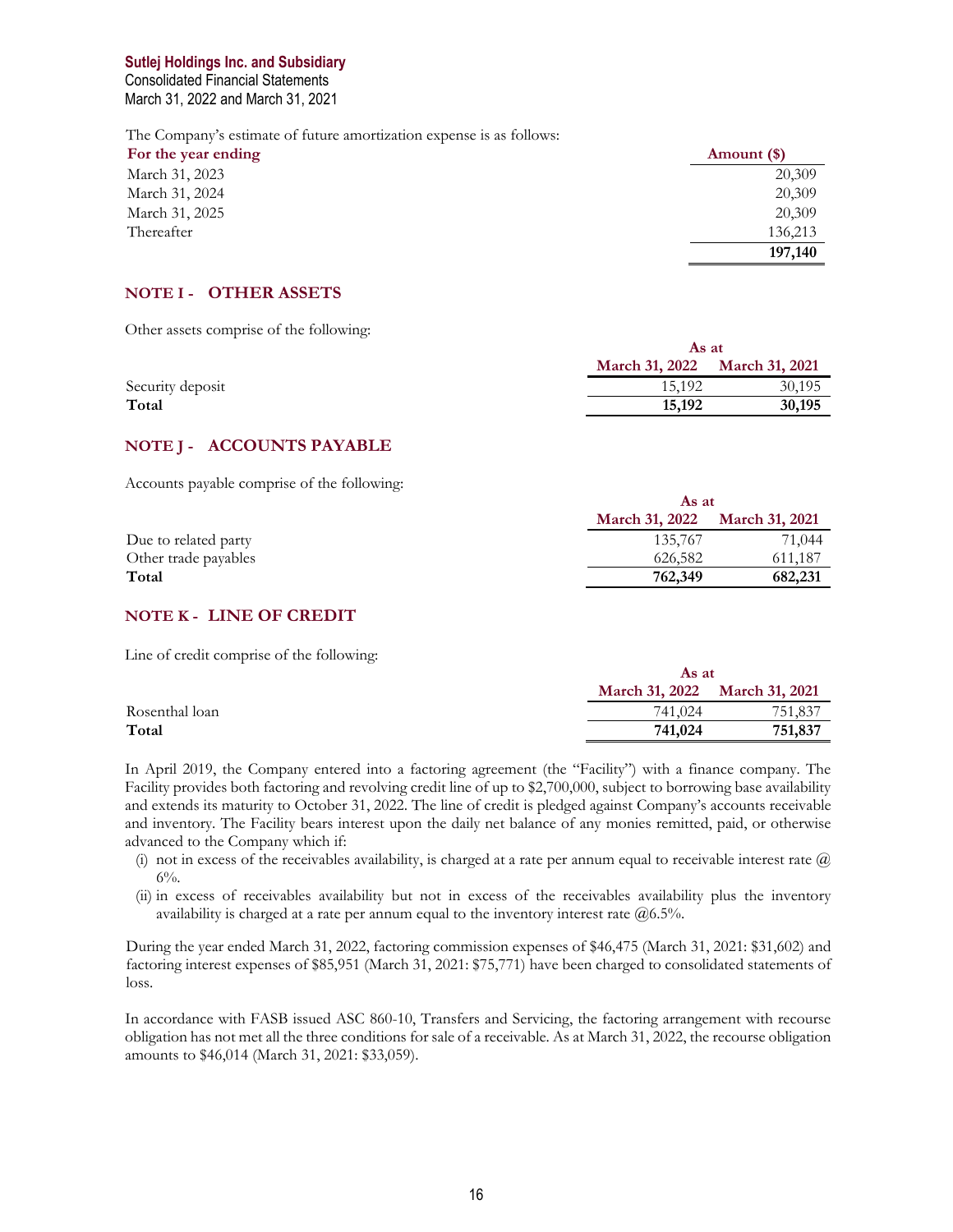## **NOTE L - LONG TERM BORROWINGS**

Long term borrowings comprise of the following:

|                                  | As at                         |         |
|----------------------------------|-------------------------------|---------|
|                                  | March 31, 2022 March 31, 2021 |         |
| Paycheck Protection Program loan |                               | 288,862 |
| Total                            | -                             | 288,862 |

In April 2020, the Company applied for and received a Paycheck Protection Program ("PPP") loan from the Small Business Administration ("SBA") through M&T Bank ("lender"). The PPP, established as part of the Coronavirus Aid, Relief and Economic Security Act ("CARES Act"), provides for loans to qualifying businesses for amounts up to 2.5 times of the average monthly payroll expenses of the qualifying business. The loan amount was \$288,862 and carried an interest rate of 1%. The term of the loan was 5 years. The principal payments for the first sixteen months are deferred. The loan is forgivable if certain conditions are met under SBA guidelines. During the year ended March 31, 2022, the Company received a complete waiver and recorded gain on the PPP loan extinguishment of \$288,862 outstanding as of March 31, 2021.

During the year ended March 31, 2022, the Company additionally received a PPP loan for \$230,500 which has also been forgiven during the year.

# **NOTE M - OTHER CURRENT LIABILITIES**

Other current liabilities comprise of the following:

|                             | As at                 |                       |
|-----------------------------|-----------------------|-----------------------|
|                             | <b>March 31, 2022</b> | <b>March 31, 2021</b> |
| <b>Employee liabilities</b> | 45,364                | 13,950                |
| Accrued expenses            | 66,691                | 85,134                |
| Advance from customers      | 42,909                | 35,668                |
| Provision for income taxes  | 257                   | 257                   |
| Total                       | 155,220               | 135,009               |

# **NOTE N - REVENUE FROM CUSTOMER CONTRACTS**

The following table presents revenue disaggregated by product line:

|                            | For the year ended                             |           |
|----------------------------|------------------------------------------------|-----------|
|                            | <b>March 31, 2021</b><br><b>March 31, 2022</b> |           |
| Revenue from sale of goods | 4.964.062                                      | 3.277.092 |
| Total                      | 4,964,062                                      | 3,277,092 |

The following table presents revenue disaggregated by timing of recognition:

|                    | For the year ended                             |           |
|--------------------|------------------------------------------------|-----------|
|                    | <b>March 31, 2022</b><br><b>March 31, 2021</b> |           |
| At a point in time | 4.964,062                                      | 3,277,092 |
| Total              | 4,964,062                                      | 3,277,092 |

Revenue disaggregated by geography based on Company's locations:

|                               | For the year ended    |                       |
|-------------------------------|-----------------------|-----------------------|
|                               | <b>March 31, 2022</b> | <b>March 31, 2021</b> |
| United States                 | 4,473,277             | 3,058,890             |
| Canada                        | 147,103               | 70,437                |
| Hong Kong                     | 203,953               |                       |
| China                         | 89,186                | 90,380                |
| Australia                     |                       | 493                   |
| Others                        | 50,543                | 56,892                |
| Total revenue from operations | 4,964,062             | 3,277,092             |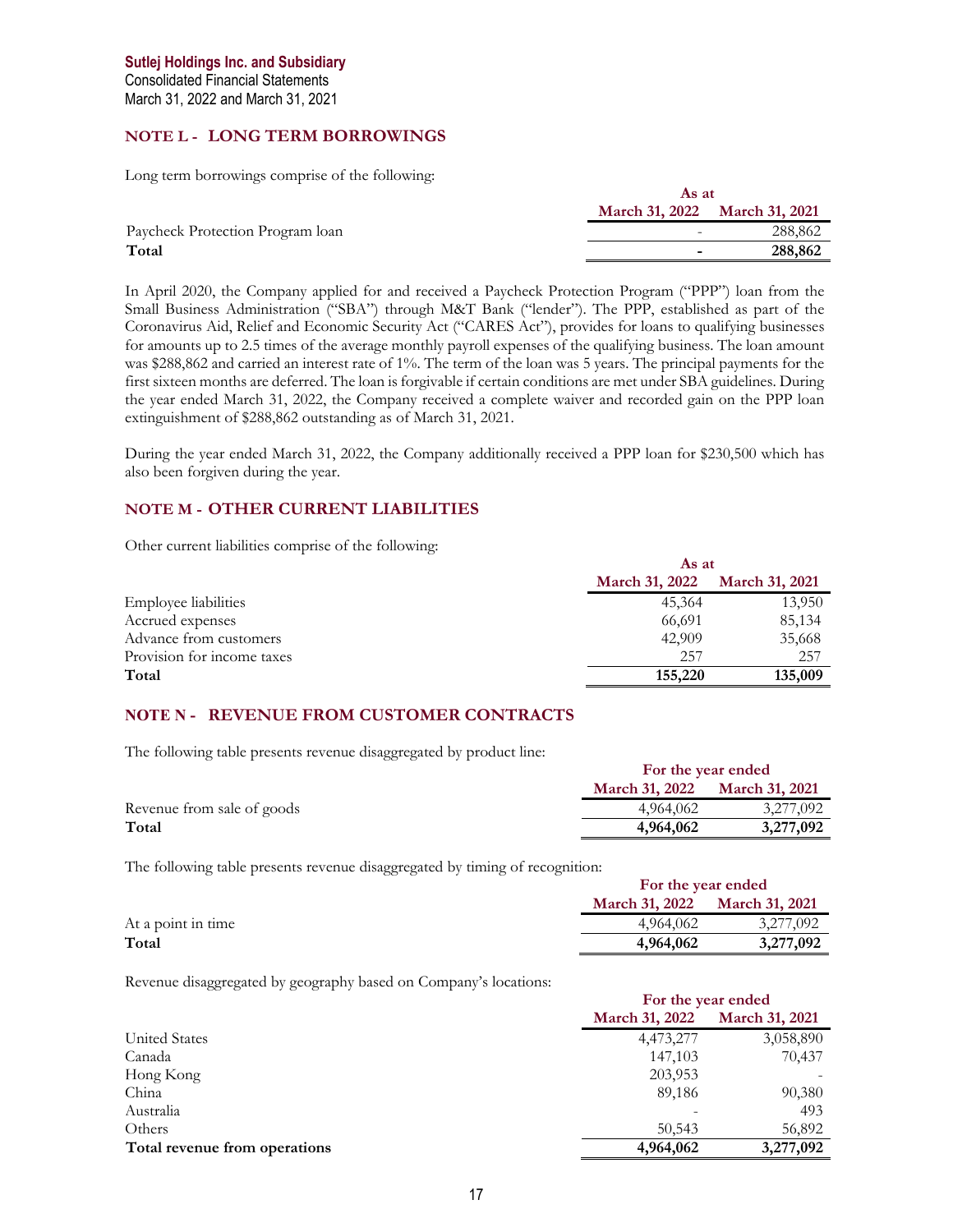## **Sutlej Holdings Inc. and Subsidiary** Consolidated Financial Statements March 31, 2022 and March 31, 2021

#### *Contract balances*

The Company contracts with customers with dealer agreements and purchase orders. These contracts with customers typically consist of sale of products which represent performance obligations that are satisfied upon transfer of control of the product to the customer at a point in time. **As at** 

|                     |                       | As at                 |  |
|---------------------|-----------------------|-----------------------|--|
|                     | <b>March 31, 2022</b> | <b>March 31, 2021</b> |  |
| Accounts receivable | 169,822               | 153,485               |  |
| Total               | 169,822               | 153,485               |  |
|                     |                       |                       |  |

### **NOTE O - OTHER INCOME**

Other income comprises of the following:

|                                     | For the year ended    |                       |
|-------------------------------------|-----------------------|-----------------------|
|                                     | <b>March 31, 2022</b> | <b>March 31, 2021</b> |
| Waiver of PPP loan (refer Note L)   | 519,362               |                       |
| Employee retention credit ("ERC") * | 207,582               |                       |
| Miscellaneous income                | 5.807                 | 192                   |
| Total                               | 732,761               | 192                   |

\*During the year ended March 31, 2022, the Company availed benefits under the ERC scheme, established under the CARES Act. It was intended to help businesses retain their workforces and avoid layoffs during the coronavirus pandemic. It provides for a refundable tax credit against certain employment taxes of up to \$5,000 per employee for eligible employers. It is a per employee tax credit based on a percentage of qualified wages and health insurance benefits paid to employees. Accordingly, the Company has recorded total ERC credit refund received during the year ended March 31, 2022, amounting to \$207,582 under other income in the consolidated statements of loss.

# **NOTE P - INCOME TAXES**

The Company files federal and state tax returns as per the regulations applicable to Chapter C corporations in the United States of America. The components of the provision for income taxes are as follows:

|                      | For the year ended    |                       |
|----------------------|-----------------------|-----------------------|
|                      | <b>March 31, 2022</b> | <b>March 31, 2021</b> |
| Current tax expense  | 43                    |                       |
| Deferred tax expense | 14.436                | 14.437                |
| Total                | 14,479                | 14,494                |

The items accounting for the difference between income taxes computed at the federal statutory rate and the provision for income taxes are as follows:

|                                  | For the year ended    |                       |
|----------------------------------|-----------------------|-----------------------|
|                                  | <b>March 31, 2022</b> | <b>March 31, 2021</b> |
| Income tax at federal rate       | (152, 934)            | (370, 801)            |
| State tax, net of federal effect | (215)                 | (200)                 |
| Return to provision              | (93,271)              | (142,204)             |
| Permanent differences            | (105,688)             | 1,680                 |
| Changes in net operating losses  | (5,022)               | 1,445                 |
| Changes in valuation allowance   | 371,608               | 524,574               |
|                                  | 14,479                | 14,494                |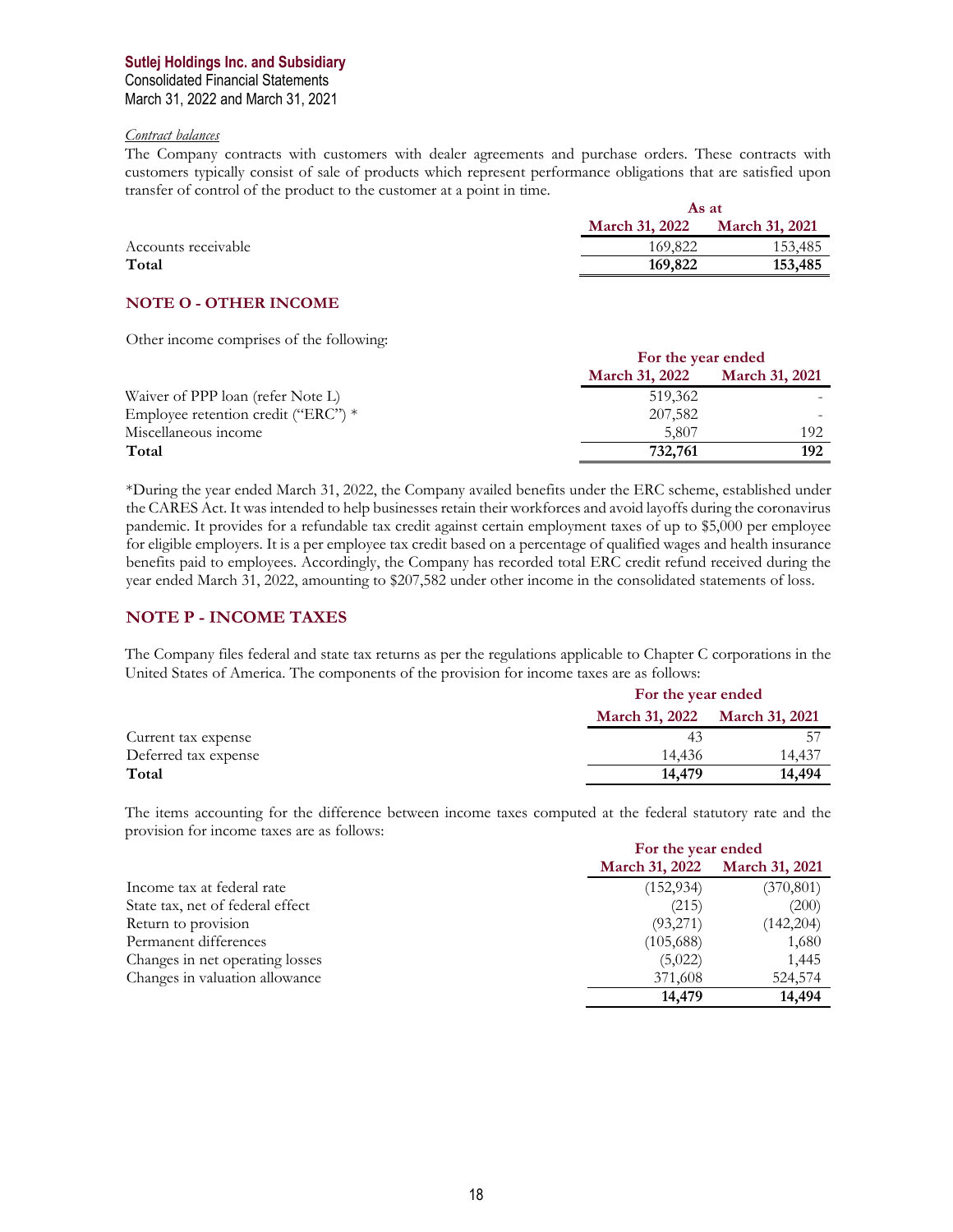# **Sutlej Holdings Inc. and Subsidiary** Consolidated Financial Statements March 31, 2022 and March 31, 2021

The tax effects of significant temporary differences that resulted in deferred tax assets and liabilities and a description of the items that create such differences is as follows:

|                                | As at          |                |
|--------------------------------|----------------|----------------|
|                                | March 31, 2022 | March 31, 2021 |
| Deferred tax assets:           |                |                |
| Property, plant, and equipment | 367            |                |
| Net operating losses           | 1,524,998      | 1,143,817      |
| Accrued vacation               | 1,899          | 4,028          |
| Inventory reserve              | 43,236         | 42,601         |
| Provision for doubtful debts   | 5,066          | 811            |
| Total deferred tax assets      | 1,575,566      | 1,191,257      |
| Deferred tax liabilities:      |                |                |
| Property, plant and equipment  |                | (3,386)        |
| Goodwill                       | (63,767)       | (49, 331)      |
| Software                       | (21,602)       | (5, 515)       |
| Total deferred tax liabilities | (85,369)       | (58, 232)      |
| Net deferred taxes             | 1,490,197      | 1,133,025      |
| Less: Valuation allowance      | (1, 553, 963)  | (1, 182, 356)  |
| Net deferred taxes             | (63,766)       | (49,331)       |

In assessing the realization of deferred tax assets, the likelihood of whether it is more likely than not that some portion or all of the deferred tax assets will not be realized must be considered. The ultimate realization of deferred tax assets is dependent on the generation of future taxable income during the periods in which temporary difference become deductible. Management considers earnings expectations, the existence of taxable temporary differences, tax planning strategies and the periods in which estimated losses can be utilized. Based on the history of previous year losses, the management has concluded that it is more likely than not the Company will not realize the deferred tax assets.

The Company has net operating loss carry forwards of \$5,297,450 as of March 31, 2022, available to reduce future federal income taxes. If not used, the carry forwards of \$66,932 will expire in 2038. Carry forwards of \$5,230,518 will be allowed to carryforward indefinitely. The management does not expect to utilize entire amount of net operating losses and hence valuation allowance has been established for such losses. Valuation allowance for the year ended March 31, 2022, and March 31, 2021 is \$1,553,963 and \$1,182,356, respectively.

#### Accounting for uncertain tax position

The Company recognizes the financial statement impact of a tax position when it is more likely than not that the position will be sustained upon examination. The adoption of this standard had no material effect on the Company's financial position, results of operation or cash flows.

The tax years of 2018 through 2020 remains subject to examination by the taxing authorities.

# **NOTE Q - COMMITMENTS AND CONTINGENCIES**

The Company, pursuant to acquisition of business from Legacy Weavers LLC, acquired lease agreements for the showrooms at High Point, North Carolina ("NC") and Plains, Pennsylvania ("Plains"). The lease term expiry dates for North Carolina is July 31, 2023 and for Plains is December 31, 2022.

For the year ended March 31, 2022, the monthly lease rent is \$4,571 (March 31, 2021: \$4,571) for NC location and \$7,170 (March 31, 2021: \$7,170) for Plains locations. Future lease rental commitments are as under:

| For the year ending | Amount  |
|---------------------|---------|
| March 31, 2023      | 119,382 |
| March 31, 2024      | 18.284  |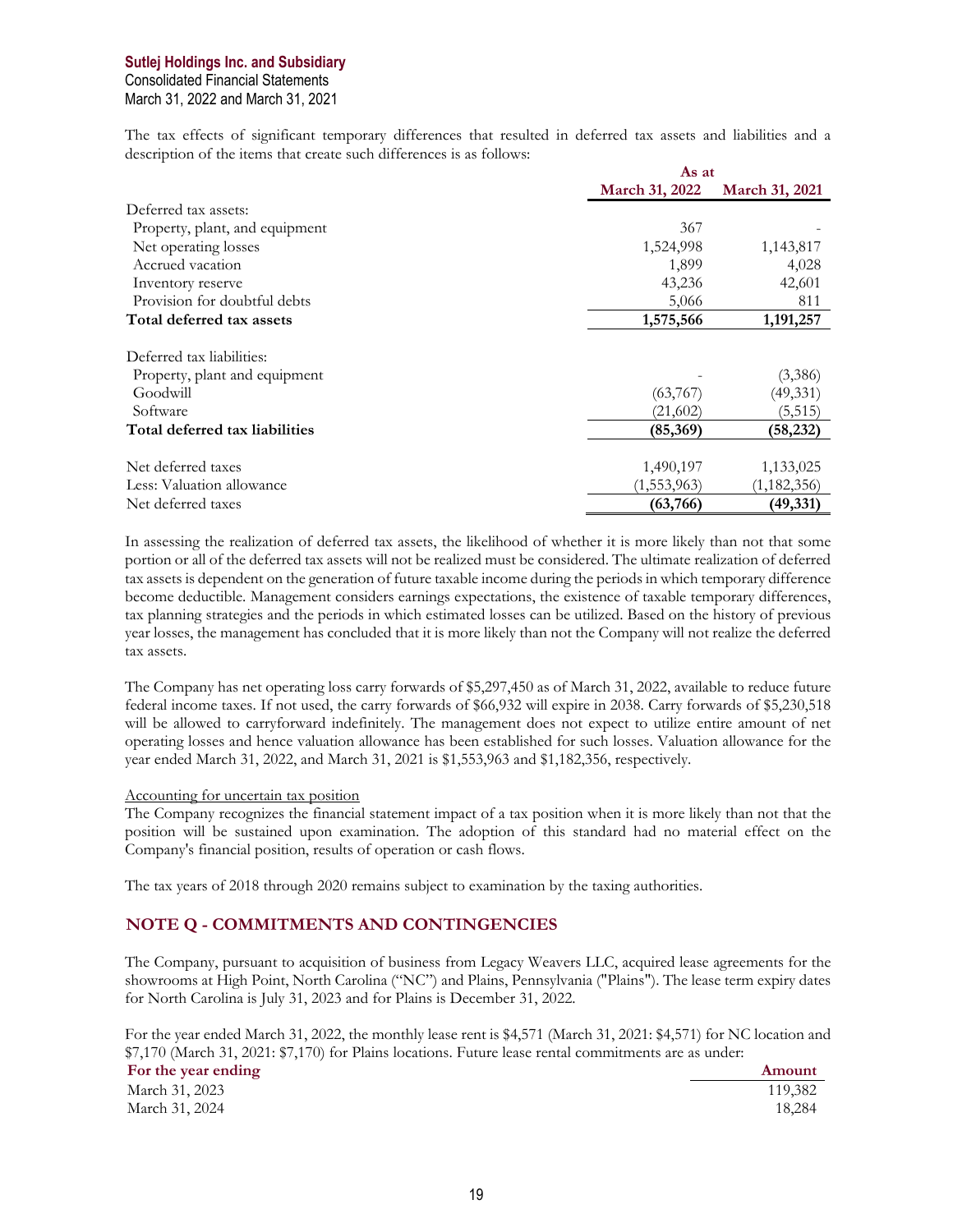## **NOTE R - STOCKHOLDER'S EQUITY**

#### *Common stock*

The authorized share capital of the Company is \$7,500,000, comprising of 7,500 shares of par value \$1,000 each. During the year ended March 31, 2022, the Company issued 1,800 common shares with a par value of \$1,000 each at \$1,800,000. As of March 31, 2022, 7,500 common stock are issued and outstanding.

#### *Voting*

Each holder of common stock is entitled to one vote in respect of each share held in the records of the Company for all matters submitted to a vote.

#### *Liquidation*

In the event of liquidation of the Company, the holders of common stock shall be entitled to receive all of the remaining assets of the Company, after distribution of all preferential amounts, if any. Such amounts will be in proportion to the number of equity shares held by the shareholders.

#### **NOTE S - RISK AND UNCERTAINTIES**

The Company's future results of operations involve several risks and uncertainties. Factors that could affect the Company's future operating results and cause actual results to vary materially from expectations include, competitive factors, including but not limited to pricing pressures, deterioration in general economic conditions, the Company's ability to effectively manage operating costs and increase operating efficiencies; declines in revenues; technological and market changes; the ability to attract and retain qualified employees and the Company's ability to execute on its business plan. The extent of the impact of the COVID-19 outbreak on operations of the Company will depend on future developments, including the duration and spread of the outbreak, related advisories and restrictions, government actions, the impact on financial markets and the overall economy, all of which are highly uncertain and cannot be predicted.

# **NOTE T - RELATED PARTY TRANSACTIONS**

Related parties with whom transactions have taken place during the year

Sutlej Textiles and Industries Limited – parent company

Summary of transactions with related parties are as follows:

|                                               | March 31, 2022 | <b>March 31, 2021</b> |
|-----------------------------------------------|----------------|-----------------------|
| <b>Sutlej Textiles and Industries Limited</b> |                |                       |
| <b>Balances</b>                               |                |                       |
| Pavable                                       | 135,767        | 71,044                |
| Transactions during the year                  |                |                       |
| Purchases                                     | 334,599        | 185,001               |
| Consulting services                           | 21,600         | 21,600                |

#### **NOTE U - FINANCIAL INSTRUMENTS AND CONCENTRATION OF CREDIT RISK**

Financial instruments that potentially subject the Company to concentrations of credit risk consist principally of cash equivalents and trade receivables. The cash resources of the Company are invested with banks after an evaluation of the credit risk. By their nature, all such cash equivalents and trade receivables involve risk including the credit risk of non-performance by counter parties. In management's opinion, as of March 31, 2022 and March 31, 2021, there was no significant risk of loss in the event of non-performance of the counter parties to these cash and cash equivalents and accounts receivable.